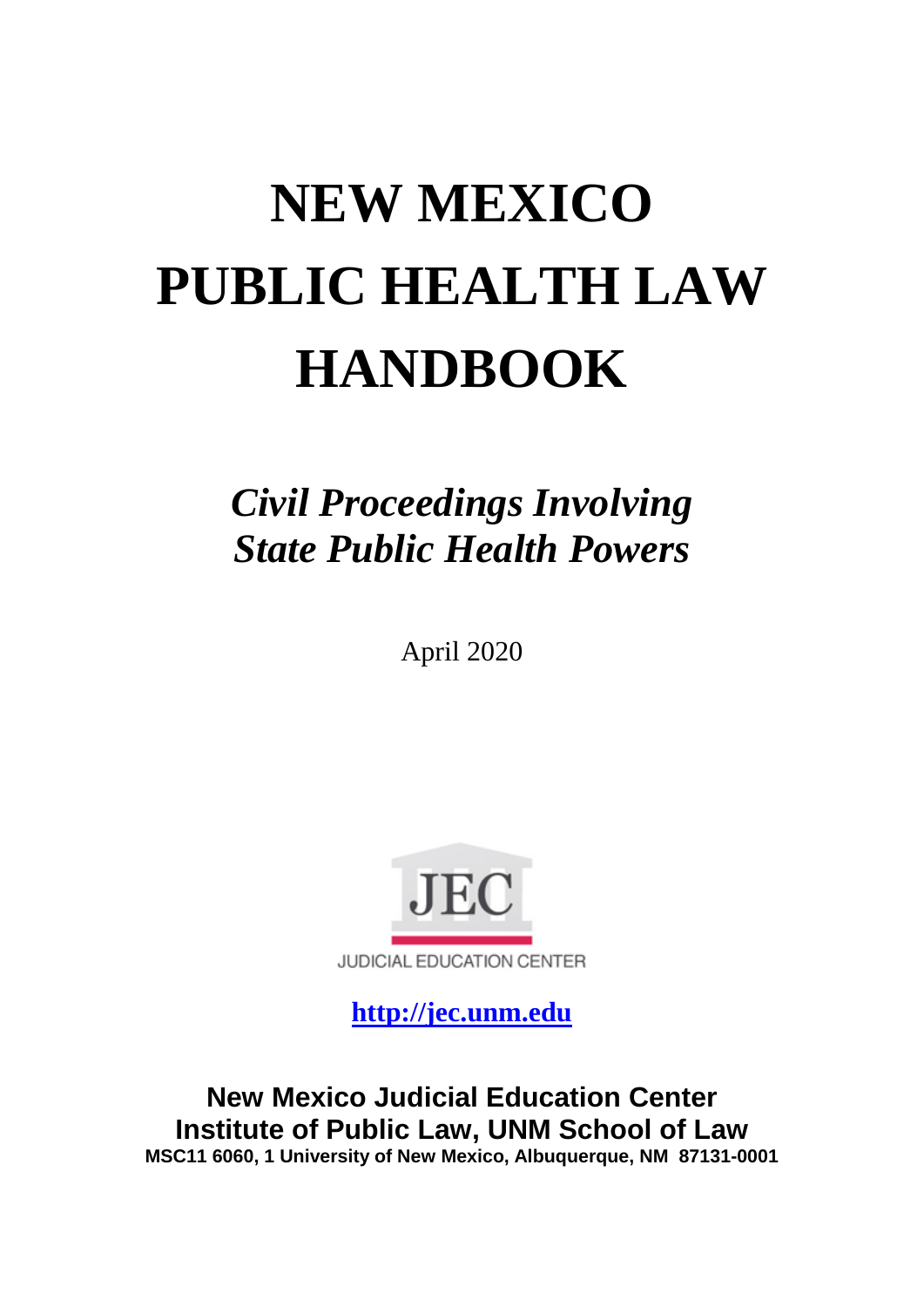## **ACKNOWLEDGMENTS**

The Judicial Education Center is grateful to Clifford M. Rees for rapidly updating this Handbook during a public health emergency, a time when the Handbook was in great demand.

Thank you, Cliff, for so generously sharing your expertise and your time.

New Mexico Public Health Law Handbook Prepared by: Clifford M. Rees, JD Retired New Mexico Department of Health Attorney cmrees118@msn.com

© 2009, 2010, 2020 by the Institute of Public Law, University of New Mexico School of Law

**New Mexico Judicial Education Center** Institute of Public Law University of New Mexico School of Law MSC11 6060 1 University of New Mexico Albuquerque, NM 87131-0001 Phone: 505-277-0710

This handbook is intended for educational and informational purposes only. It is not intended to provide legal advice. Readers are responsible for consulting the statutes, rules, and cases pertinent to their issue or proceeding. Readers should keep in mind that laws and procedures are subject to change.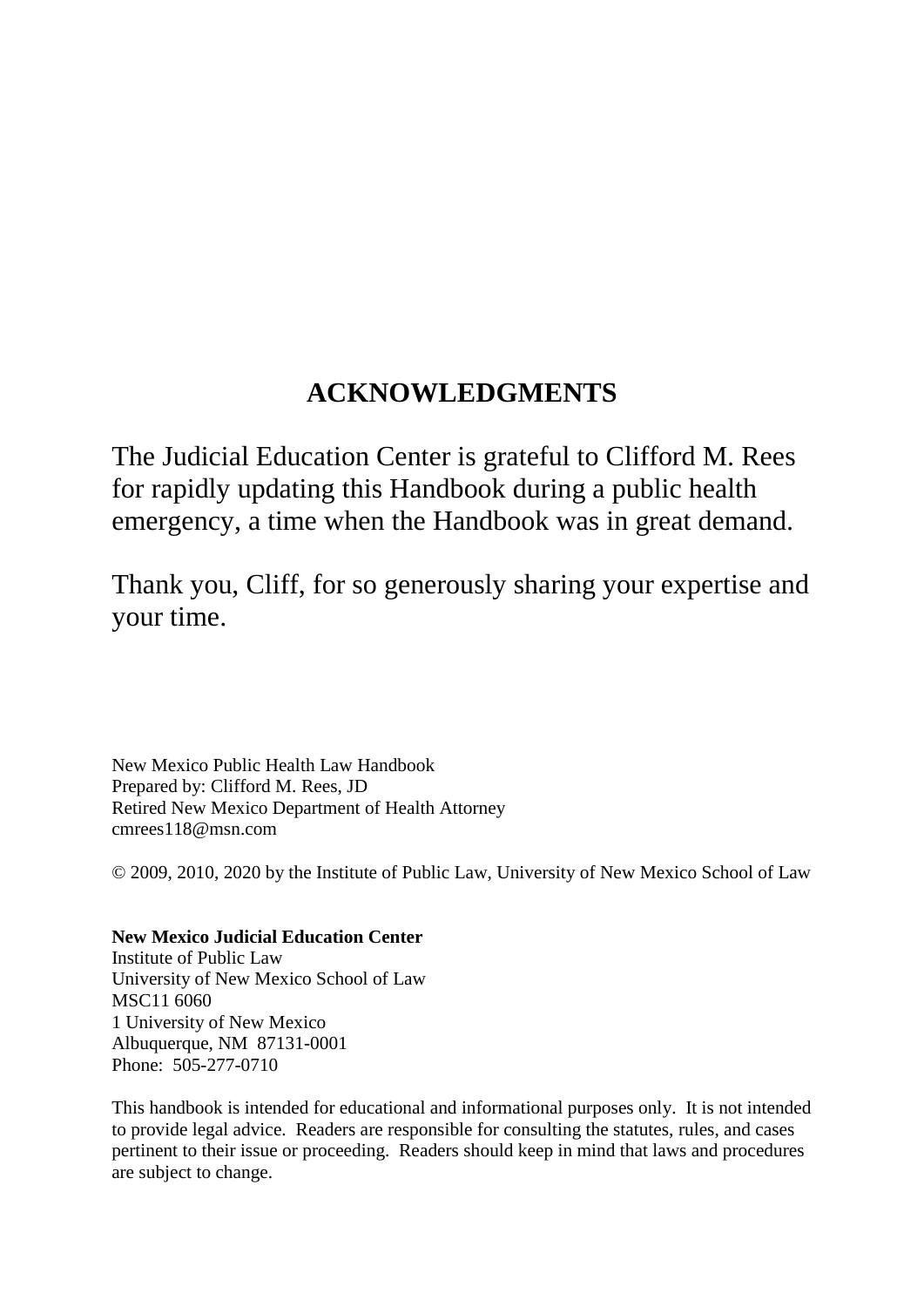## **TABLE OF CONTENTS**

| 1. | .3                                                           |                                                                                                                                                                                                                                                           |  |
|----|--------------------------------------------------------------|-----------------------------------------------------------------------------------------------------------------------------------------------------------------------------------------------------------------------------------------------------------|--|
|    | 1.1<br>1.2<br>1.3<br>1.4                                     | Purpose<br>Scope<br>Style and Format<br>Authorities                                                                                                                                                                                                       |  |
| 2. |                                                              |                                                                                                                                                                                                                                                           |  |
|    | 2.1<br>2.2<br>2.3<br>2.4                                     | <b>Constitutional Authority</b><br>Federal Statutes, Regulations, and Executive Orders<br><b>Constitutional Case Law</b><br><b>Habeas Corpus</b><br>2.4.1 Federal Law<br>2.4.2 New Mexico Constitution<br>2.4.3 New Mexico Statutes<br>2.4.4 Other States |  |
|    | 2.5                                                          | <b>State Non-Emergency Public Health Powers</b><br>Non-Emergency Isolation and Quarantine<br>2.5.1<br>2.5.2 Non-Emergency Involuntary Detention<br>2.5.3<br>Inspection                                                                                    |  |
|    | 2.6                                                          | Navajo Nation Tribal Code Non-Emergency Public Health Powers                                                                                                                                                                                              |  |
|    | 2.7                                                          | <b>State Emergency Public Health Control Measures</b><br>Public Health Emergency Response Act<br>2.7.1<br>Protections for a Person Isolated or Quarantined<br>2.7.2                                                                                       |  |
| 3. |                                                              |                                                                                                                                                                                                                                                           |  |
|    | 3.1                                                          | <b>State Law</b><br><b>New Mexico Statutes</b><br>3.1.1<br>Department of Health Rules<br>3.1.2                                                                                                                                                            |  |
|    | 3.2                                                          | Federal Law                                                                                                                                                                                                                                               |  |
| 4. | .14                                                          |                                                                                                                                                                                                                                                           |  |
| A. | Sample Orders under the Public Health Emergency Response Act |                                                                                                                                                                                                                                                           |  |
|    | A.1                                                          | Sample Ex Parte Order to Authorize Isolation or Quarantine during a Declared<br><b>Public Health Emergency</b>                                                                                                                                            |  |
|    | A.2                                                          | Sample Order to Extend Isolation or Quarantine during a Declared Public Health<br>Emergency                                                                                                                                                               |  |
|    | A.3                                                          | Sample Order to Terminate Isolation or Quarantine                                                                                                                                                                                                         |  |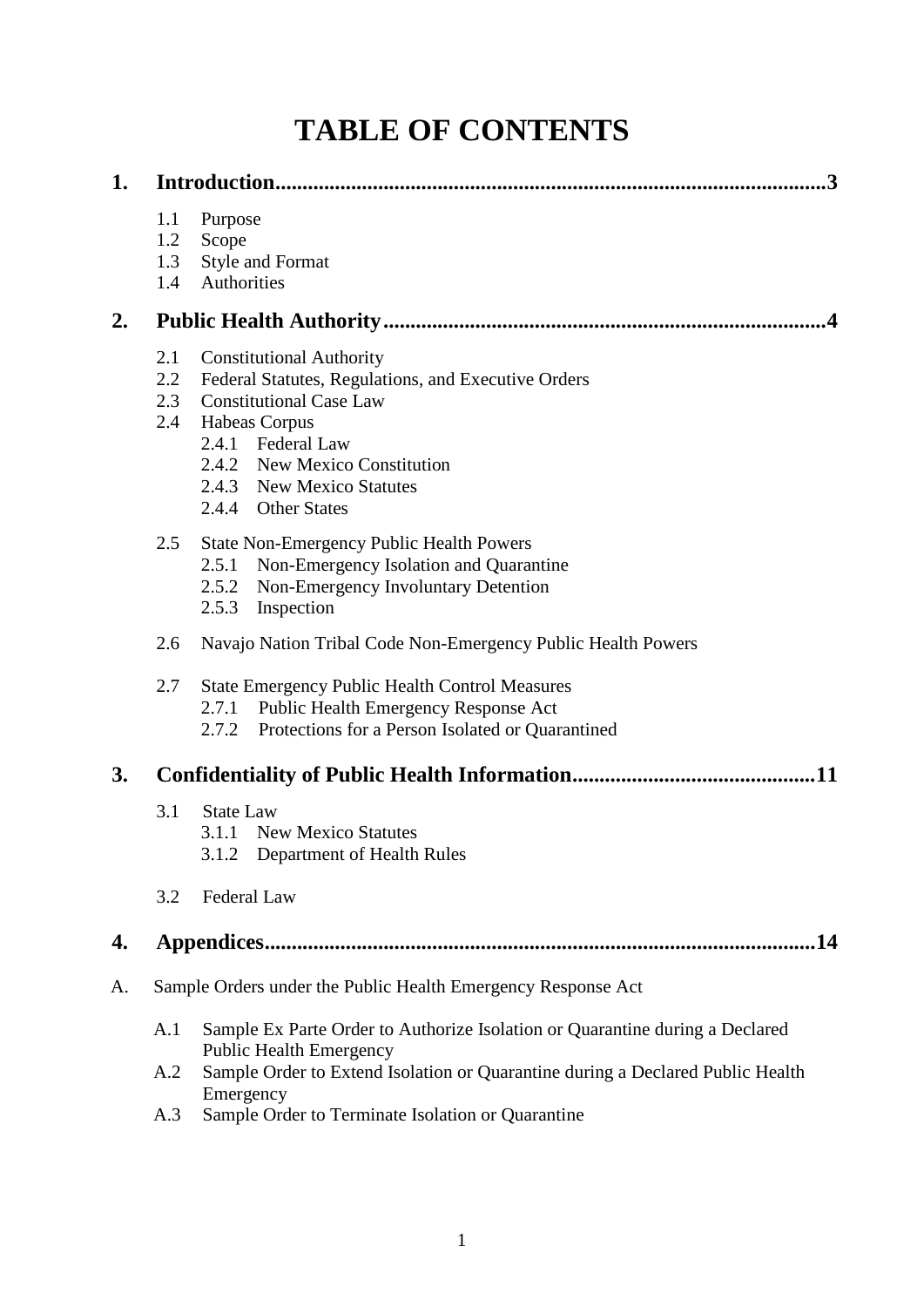- B. Sample Orders from the Second Judicial District Court (2020)
	- B.1 Sample Application for Ex Parte Order for Isolation/Quarantine of a Person during a Declared Public Health Emergency
	- B.2 Sample Ex Parte Order of Quarantine/Isolation and Notice of Hearing
	- B.3 Sample Waiver of Counsel
	- B.4 Sample Order Extending and/or Modifying Conditions of Quarantine/Isolation
	- B.5 Sample Order Dissolving Quarantine/Isolation
- C. Online Public Health Legal Resources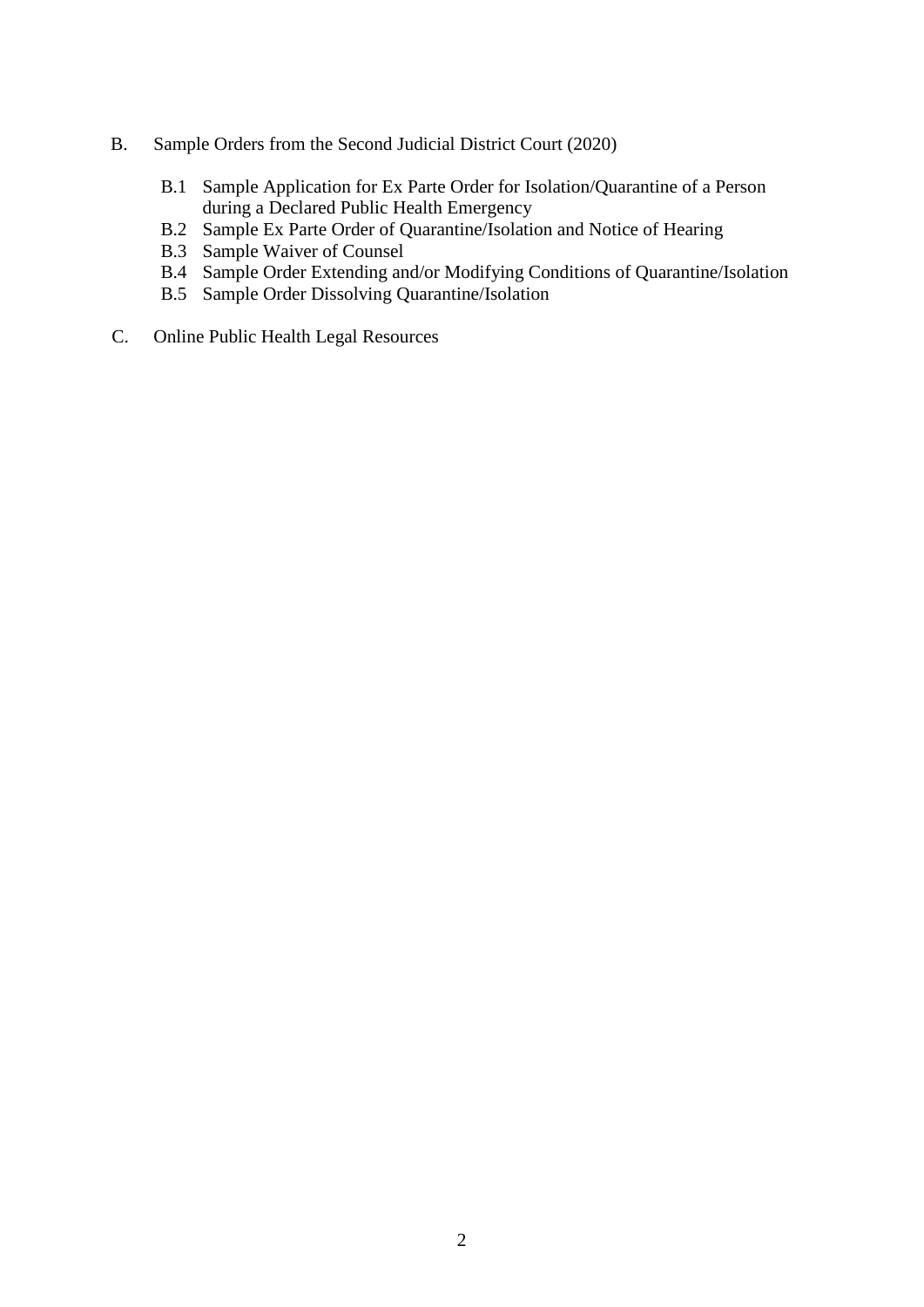### **1. Introduction**

#### **1.1 Purpose**

The purpose of this Public Health Law Handbook is to provide judges with an overview of the basic constitutional and statutory authorities and principles that govern New Mexico public health law. Since the use of public health law in a judicial setting has been infrequent, Clifford M. Rees, J.D., retired New Mexico Department of Health Attorney, in cooperation with the Judicial Education Center, designed this handbook to give judges and practicing attorneys a practical tool to quickly become familiar with basic public health legal concepts.

#### **1.2 Scope**

This handbook is designed to make practical information easily available. The discussion is organized under general topics likely to be addressed in judicial proceedings in both nonemergency and emergency public health proceedings.

#### **1.3 Style and Format**

A judicial handbook, as distinguished from a benchbook, is not intended as an exhaustive treatment of its subject. The discussion presented in this handbook is presented in the form of an expanded outline, in order to cover as much ground as possible within limited space. Facts and holdings of cases, as well as the substance of statutes and rules, are paraphrased. Please review their original text before citing them as legal authority.

Abbreviations are kept to a minimum and should be readily recognizable when encountered. Citations to statutes, rules, and cases use the most concise style possible while still providing adequate reference information. In general, citations in the text use the following style:

• Statutes: New Mexico statutes are cited as §\_\_\_\_\_\_, such as §44-1-1, without "NMSA 1978." Federal laws are cited as \_\_U.S.C. §\_\_\_, such as 42 U.S.C. §264.

• Rules and Regulations: New Mexico administrative rules are cited as \_\_. \_\_. \_\_. NMAC, such as 7.1.3 NMAC. Federal regulations are cites as  $C.F.R. §$ , such as 45 C.F.R. §160, without the year.

• Cases: New Mexico cases are cited using the vender neutral citation form adopted by the New Mexico Supreme Court. The citation form used in this Handbook is for the sake of brevity and formatting and is not necessarily appropriate for formal citations in briefs. Refer to the Supreme Court General Rules, specifically Rule 23-112, for the proper form of citation for pleadings and papers filed with the court.

#### **1.4 Authorities**

The authorities cited include the U.S. and New Mexico Constitutions, and federal and state statutes, rules, and judicial opinions, which are legally binding in New Mexico. New Mexico Attorney General Opinions do not have the force of law. The handbook is current through April 21, 2020.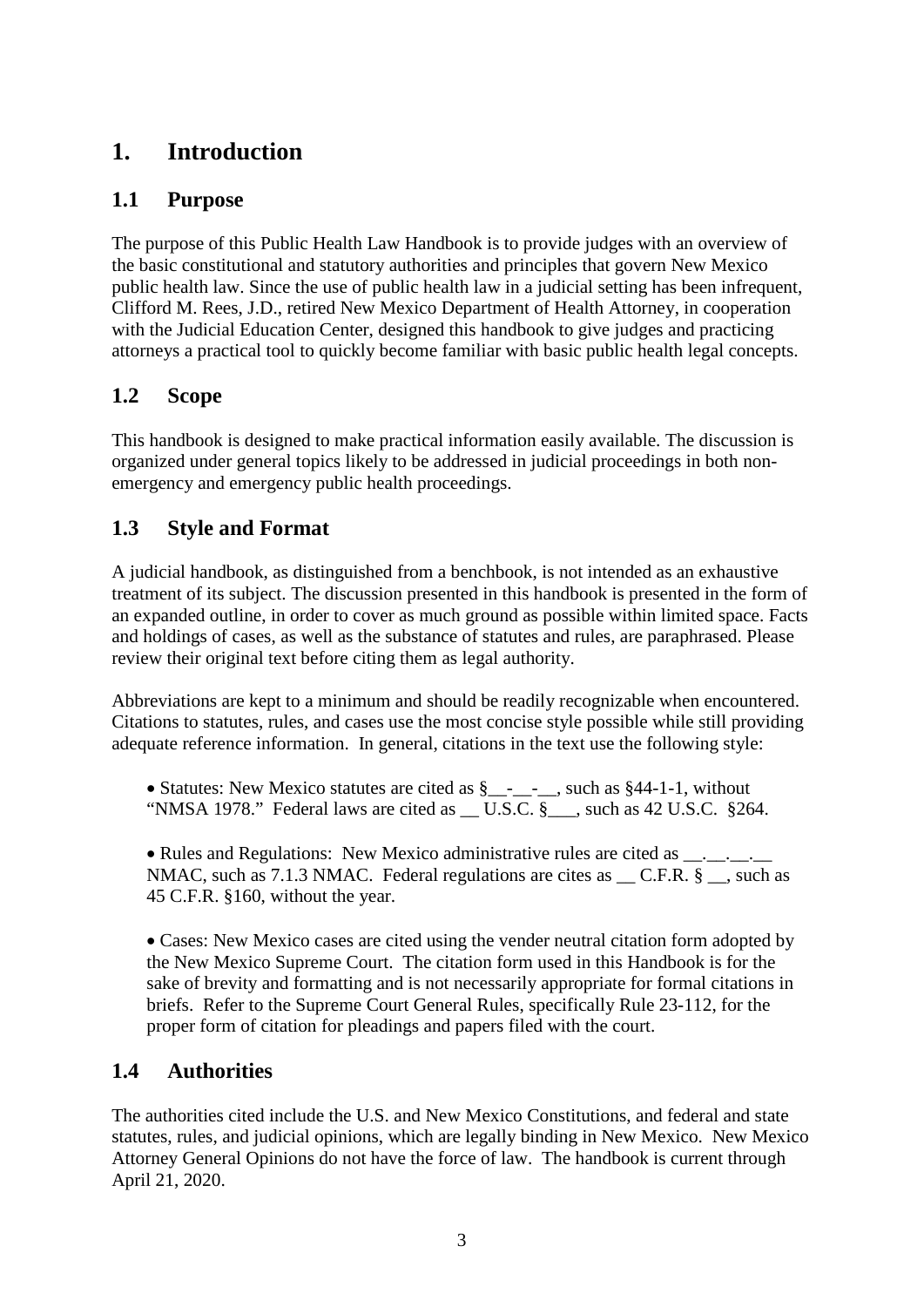## **2. Public Health Authority**

#### **2.1 Constitutional Authority**

U.S. Constitution – Article I, §8.

- Commerce Clause Article 1,  $\S 8$  "The Congress shall have the power . . . to regulate commerce with foreign Nations, and among the several states, and with the Indian Tribes."
- Tax and Spend Clause/General Welfare Article 1,  $\S 8$  "The Congress shall have the power to lay and collect Taxes . . . and provide for the . . . general welfare of the United States."

U.S. Constitution  $-10^{th}$  Amendment.

• "The powers not delegated to the United States by the Constitution, nor prohibited by it to the states, are reserved to the states respectively, or to the people."

#### **2.2 Federal Statutes, Regulations, and Executive Orders**

- Federal Public Health Service Act, 42 U.S.C. §264.
- Presidential Executive Order 13295, as amended July 31, 2014, is the "Revised List of Quarantinable Communicable Diseases," includes "Severe Acute Respiratory Syndrome" (e.g., COVID-19) and "Flu that can cause a pandemic."
- 42 C.F.R. Part 70 Interstate Commerce (effective March 21, 2017).
- 42 C.F.R. Part 71 Foreign Quarantine (effective March 21, 2017).

#### **2.3 Constitutional Case Law**

• Gibbons v. Ogden, 22 U.S. 1 (1824).

The police powers of a state "form a portion of that immense mass of legislation, which embraces everything within the territory of a state, not surrendered to the general government: all of which can be most advantageously exercised by the States themselves. Inspection laws, quarantine laws, health laws of every description . . . are component parts of this mass." 22 U.S. at 78.

• Holmes v. Jennison, 39 U.S. 540 (1840).

"Every state has acknowledged power to pass, and enforce quarantine, health, and inspection laws, to prevent the introduction of disease, pestilence, or unwholesome provisions; such laws interfere with no powers of Congress or treaty stipulations; they relate to internal police, and are subjects of domestic regulation within each state, over which no authority can be exercised by any power under the Constitution, save by requiring the consent of Congress to the imposition of duties on exports and imports, and their payment into the treasury of the United States." 39 U.S. at 616 (opinion of Justice Baldwin; see 39 U.S. 540 (1840)).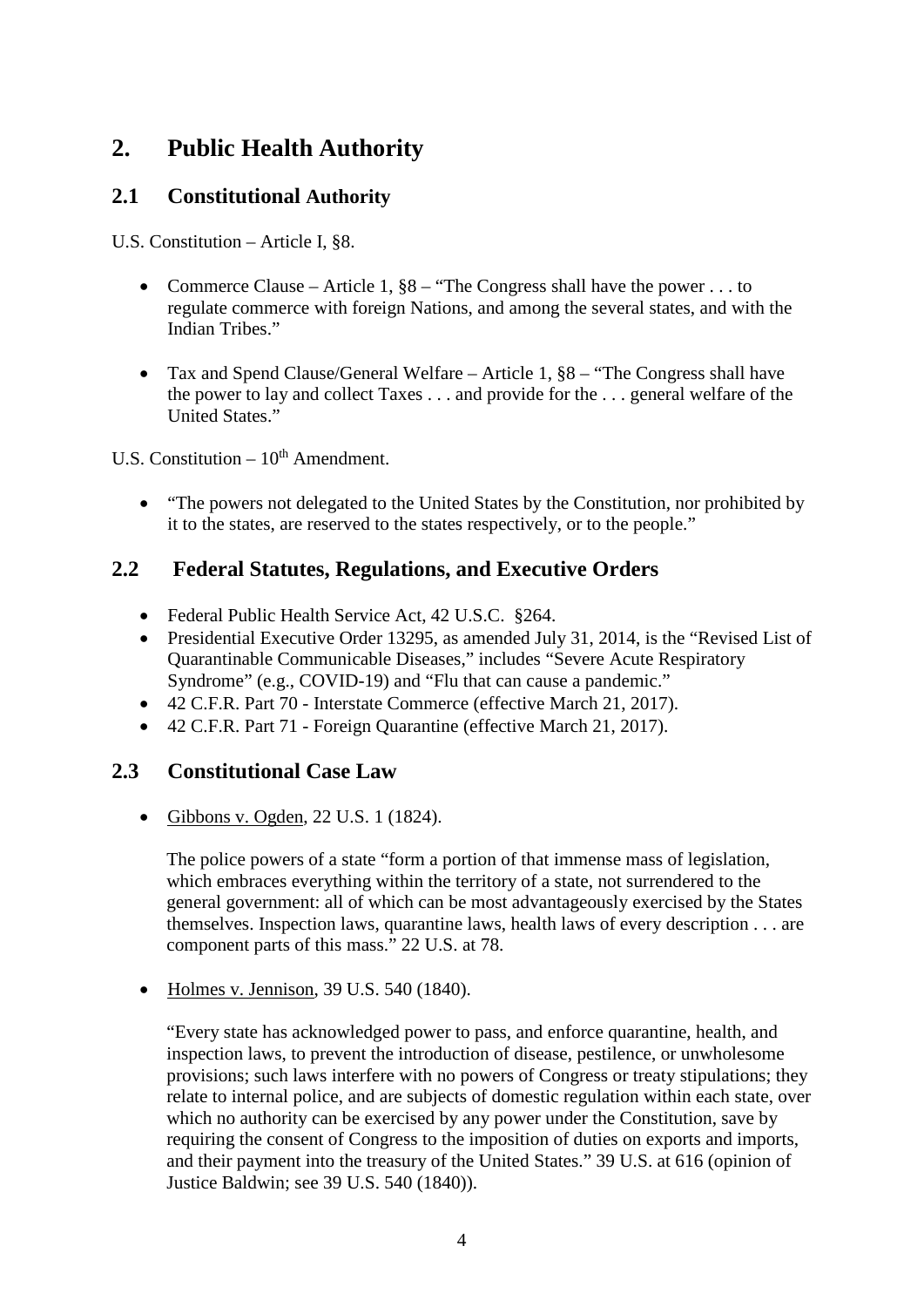• Slaughter-House Cases, 83 U.S. 36 (1872).

First U.S. Supreme Court decision interpreting the newly-enacted 14<sup>th</sup> Amendment to the U.S. Constitution's due process and equal protection clauses. Upheld an 1869 Louisiana statute granting a 25 year monopoly to a corporation to operate the only slaughterhouse in the City of New Orleans based on the State's police power to protect the health and comfort of the people. Two dissenting Justices argued that the granting of monopolies constituted a deprivation of liberty and property.

• Yick Wo v. Hopkins, 118 U.S. 356 (1886).

Equal Protection Clause of the 14th Amendment to the U.S. Constitution violated by the application of a San Francisco ordinance which required that laundries could not be operated in other than brick or stone buildings without approval of the City Board of Health. All but one of the 88 non-Chinese applicants were granted approval, but not one of the 200 Chinese applicants were granted approval. Yick Wo was refused a permit but continued to run his business until he was arrested and convicted under the ordinance. Held: The State cannot use its police powers in an invidiously discriminatory manner.

• Jew Ho v. Williamson et al., 103 F. 10 (N.D. Cal. 1900).

San Francisco Board of Health enacted an ordinance which imposed quarantine during a bubonic plague outbreak on a 12-block district that was home to more than 15,000 residents. The quarantine restrictions were enforced almost exclusively against persons of Chinese origin. Held: Application of the ordinance was discriminatory and therefore in violation of the 14<sup>th</sup> Amendment to the U.S. Constitution.

• Compagnie Francaise de Navigation a Vapeur v. Louisiana State Board of Health, 186 U.S. 380 (1902).

Louisiana law allowing the State Board of Health to quarantine any part of the State infected by contagious disease did not violate the U.S. Constitution. Healthy persons could be excluded from entering into an infected place.

"That from an early day the power of the States to enact and enforce quarantine laws for the safety and the protection of the health of their inhabitants has been recognized by Congress, is beyond question. That until Congress has exercised its powers on the subject, such state quarantine laws and state laws for the purpose of preventing, eradicating, or controlling the spread of contagious or infectious diseases, are not repugnant to the Constitution of the United States, although their operation affects interstate or foreign commerce, is not an open question." 186 U.S. at 387.

• Jacobson v. Massachusetts, 197 U.S. 11 (1905).

Police powers of the State are not unlimited, but mandatory smallpox vaccination ordinance upheld.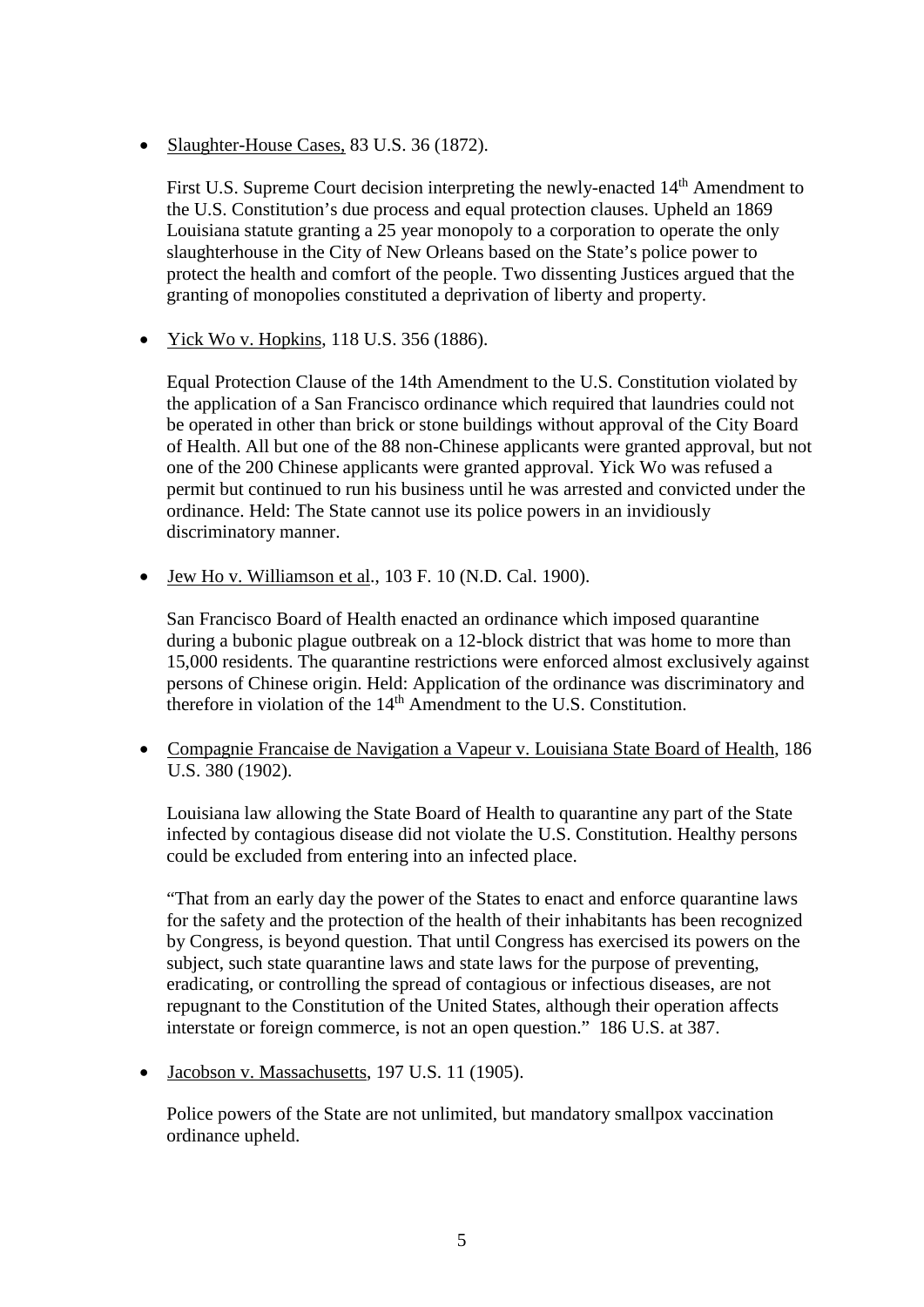"[T]he liberty secured by the Constitution of the United States to every person within its jurisdiction does not import an absolute right in each person to be, at all times and in all circumstances, wholly freed from restraint. There are manifold restraints to which every person is necessarily subject for the common good." 197 U.S. at 26.

"[I]t might be that an acknowledged power of a local community to protect itself against an epidemic threatening the safety of all might be exercised in particular circumstances and in reference to particular persons in such an arbitrary, unreasonable manner, or might go so far beyond what was reasonably required for the safety of the public, as to authorize or compel the courts to interfere for the protection of such persons." 197 U.S. at 28.

• Lochner v. New York, 198 U.S. 45 (1905).

The U.S. Supreme Court overturned a New York law that limited the number of hours a baker could work each week. By a 5-4 margin, the Court rejected the argument that the law was necessary to protect the health of the bakers, calling it an "unreasonable, unnecessary, and arbitrary interference with the right and liberty of the individual" to contract. 198 U.S. at 56. Substantive due process rights were recognized in Lochner until overturned in 1937 as those fundamental rights not explicitly protected by the U.S. Constitution to be implicitly protected by the Liberty Clause of the 14th Amendment that no government can legitimately remove from its citizens.

• United States ex rel. Siegal v. Shinnick, 219 F. Supp. 789 (E.D.N.Y. 1963).

Traveler from Stockholm to New York City isolated in a U.S. Public Health Hospital because she could not present on arrival a certification against smallpox. Stockholm was considered a smallpox infected area. Petition to release traveler from custody denied and the isolation for the 14-day incubation period was upheld.

• O'Connor v. Donaldson, 422 U.S. 563 (1975).

A State cannot confine a non-dangerous individual such as a mental patient without more grounds than mental illness alone. Such confinement constitutes an unconstitutional deprivation of liberty under the 14th Amendment.

• Addington v. Texas, 441 U.S. 418 (1979).

Clear and convincing evidence is the standard of proof required by the 14th Amendment to the U.S. Constitution in a civil proceeding brought under state law to commit an individual involuntarily to a state mental hospital.

• Souvannarath v. Hadden, 95 Cal. App.  $4<sup>th</sup>$  1115 (Cal. Ct. App. 2002).

Person with multi-drug resistant tuberculosis detained in county jail pursuant to an order of quarantine and isolation signed by county health officer. Held: Detention of noncompliant tuberculosis patient in a correctional facility violated express provisions of state law that prohibited detainees from residing in such facilities.

• Hickox v. Christie, 205 F.Supp. 3d. 579 (D.N.J. 2016).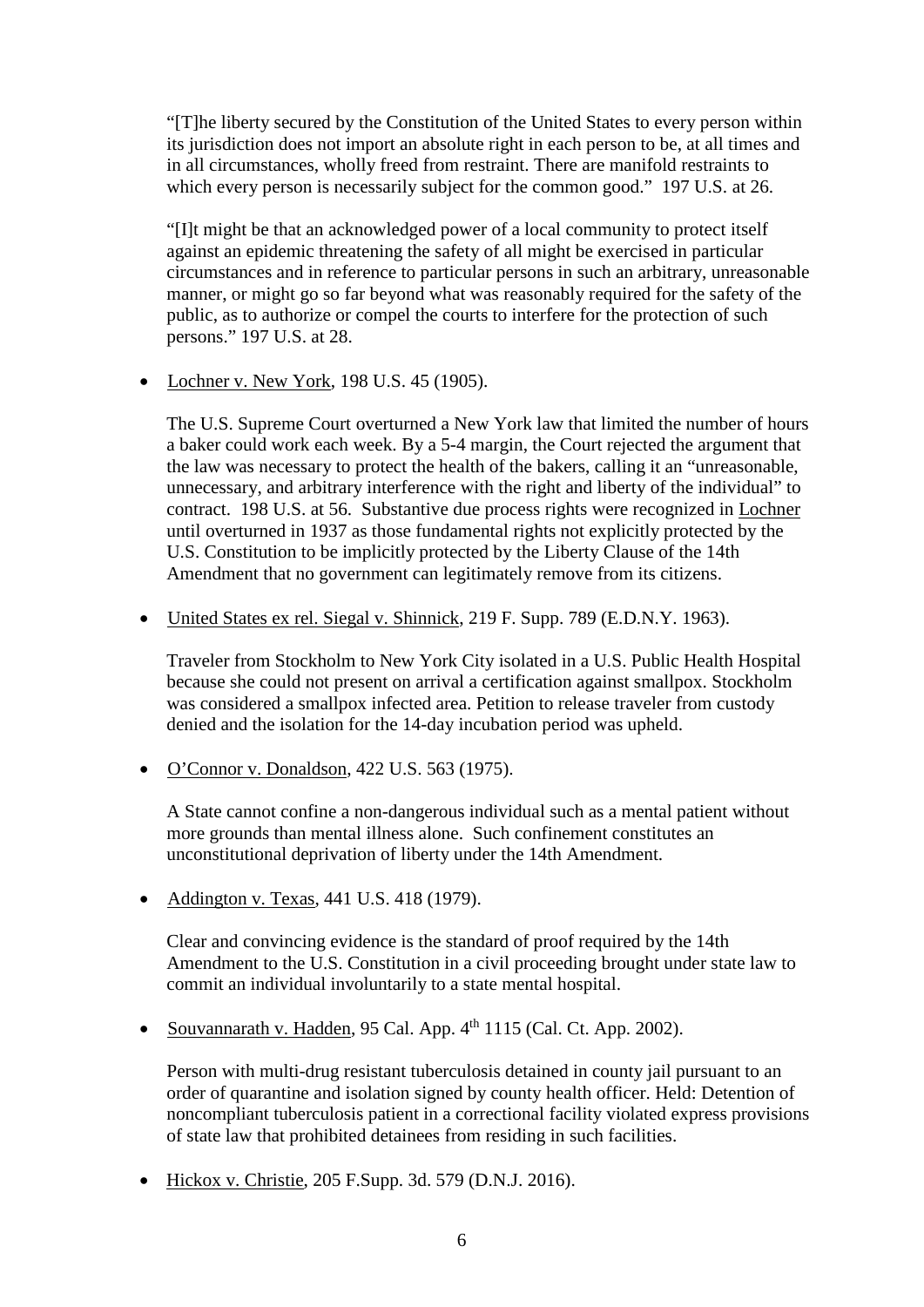Nurse who had just returned from caring for Ebola patients in Africa was placed into temporary quarantine. Held: Decision to quarantine nurse did not violate public health measures, as protection of public health through quarantine was exercise of state's police powers.

#### **2.4 Habeas Corpus**

#### **2.4.1 Federal Law**

• 28 U.S.C. §2241.

#### **2.4.2 New Mexico Constitution**

- Article II, §7 "The privilege of habeas corpus shall never be suspended, unless, in the case of rebellion or invasion, the public safety requires it."
- Article VI, §13 "The district courts, or any judge thereof, shall have power to issue writs of habeas corpus. . . ."

#### **2.4.3 New Mexico Statutes**

• Section 44-1-1 et seq.

#### **2.4.4 Other States**

• Ex parte Hardcastle, 208 S.W. 531 (Tex. Crim. App. 1919) – An individual can challenge quarantine or isolation by petitioning for a writ of habeas corpus.

#### **2.5 State Non-Emergency Public Health Powers**

Public Health Act, §24-1-1 et seq. (Laws 1973, Chapter 359, as amended). Administered and enforced by the NM Department of Health.

- Section  $24-1-3(C)$  Authority to investigate, control, and abate causes of disease, especially epidemics, sources of mortality, and other conditions of public health.
- Section 24-1-3(D) Authority to establish, maintain, and enforce isolation and quarantine.
- Section  $24-1-3(E)$  Authority to close any public place and forbid gatherings of people when necessary for the protection of public health.

The above three sections of the Public Health Act were first enacted by Laws 1919, Chapter 85, Section 10. This law also established the first state NM Department of Health during the world-wide outbreak of the 1918-1919 Spanish Influenza Pandemic.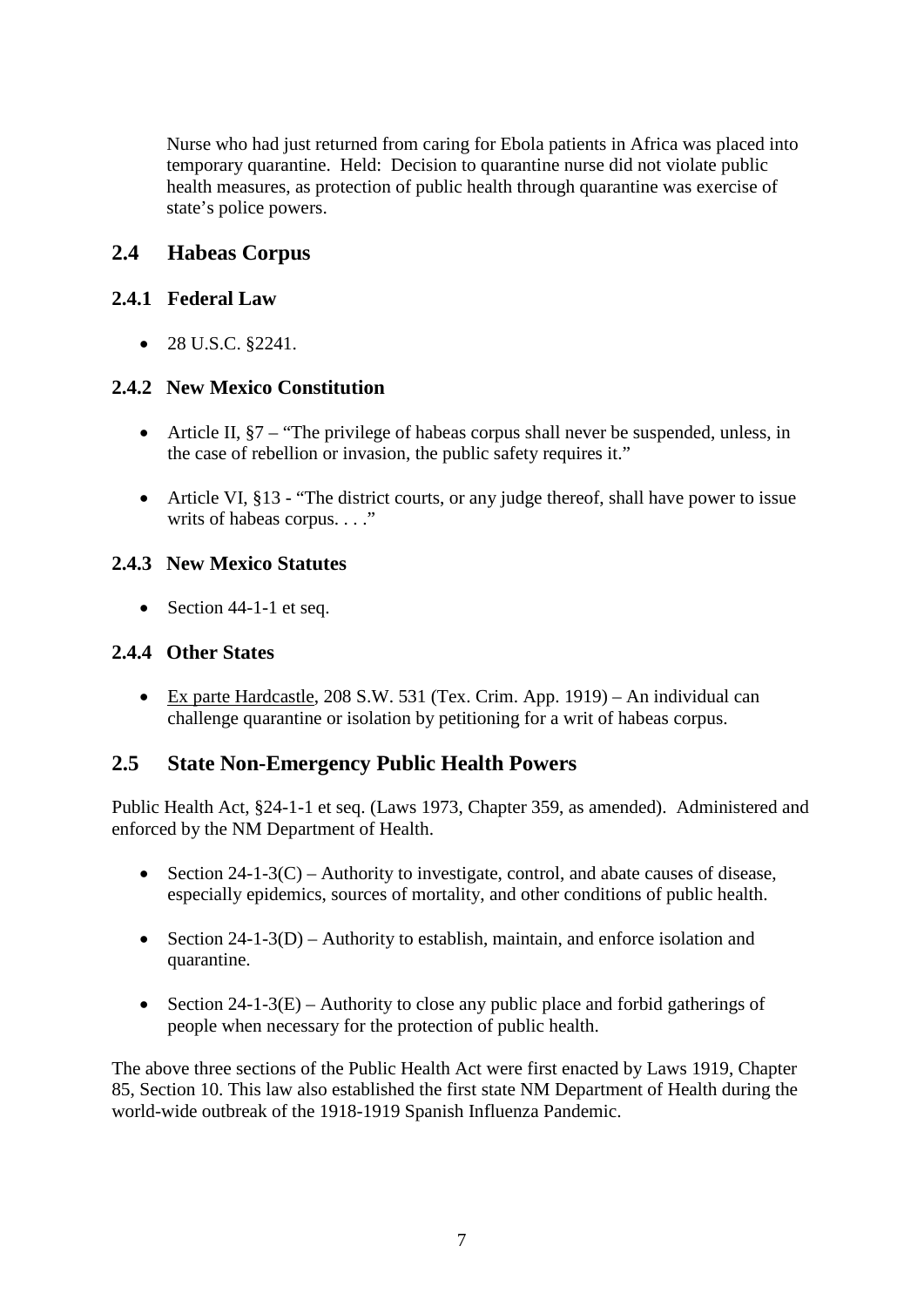Statutes such as the Public Health Act delegating power to enact and enforce health regulations "are to be liberally construed in order to effectuate the purpose of their enactment." N.M. Attorney General Opinion 58-230, quoting 25 Am. Jur. 291.

#### **2.5.1 Non-Emergency Isolation and Quarantine**

Public Health Act, §24-1-3.D – Authority to establish, maintain, and enforce isolation and quarantine.

Implementing Rules:

- 7.4.3 NMAC Control of Disease and Conditions of Public Health Significance.
- 7.4.3.9(C) NMAC The Department of Health may establish or require isolation or quarantine of any animal, person, institution, community, or region.

There is no "roadmap" as to how the NM Department of Health would enforce these provisions of law in a non-emergency situation except for management of infectious forms of tuberculosis, which has a specific statutory protocol in §24-1-15.1.

#### **2.5.2 Non-Emergency Involuntary Detention**

The Involuntary Detention provisions of the NM Public Health Act, §24-1-15, as amended in 1999, 2002, and 2017 to meet modern constitutional standards, provide that:

- A person infected with a "threatening communicable disease" who has refused voluntary treatment, detention or observation, may be subject to an initial ex parte petition in state district court requested by the Department of Health, seeking a Temporary Order of Protection to detain the infected person until a full due process evidentiary hearing can be held within five days after the granting of the Temporary Order. §24-1-15(D).
	- o A "threatening communicable disease" is defined in the law as "a disease that causes death or great bodily harm, passes from one person to another and for which there is no means by which the public reasonably can avoid the risk of contracting the disease."  $\S$ 24-1-15(P)(6).
- At the full due process evidentiary hearing, the detained person is entitled to be represented by counsel or have counsel appointed if indigent, and the Department of Health must prove by "clear and convincing" evidence that the detained person will not voluntarily comply with appropriate treatment and contagion precautions. §24-1- 15(F) and (G).
- If the State meets its burden of proof, the district court can order the person detained for a period of 30 days until a subsequent hearing is held to determine if the conditions for detention still exist, and at 30 day intervals thereafter until the person detained is certified by a public health official to pose no further risk of infecting others. §24-1-15(G).
- No forced administration of medications is allowed.  $$24-1-15(H)$ .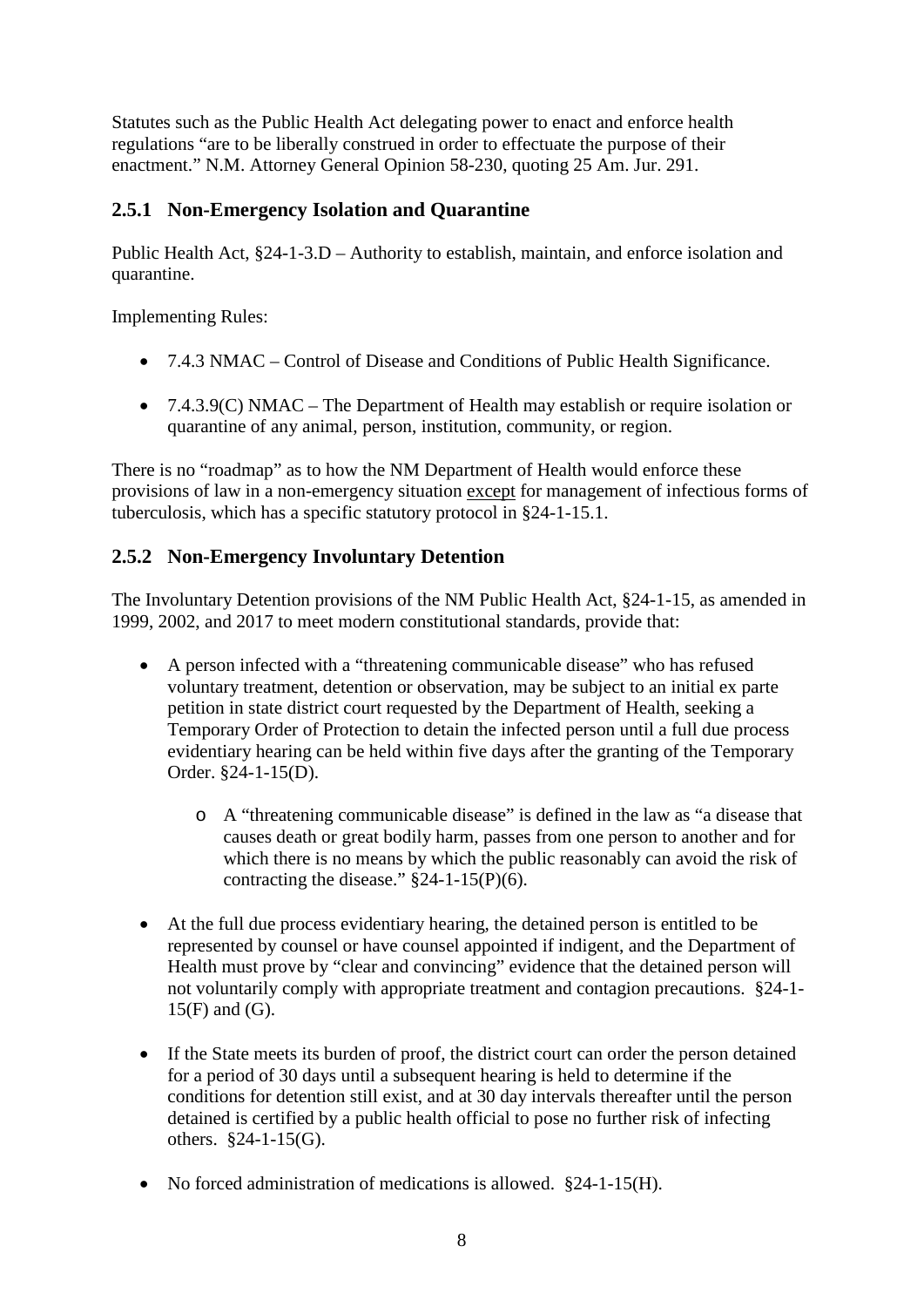#### *Special Note for Tuberculosis:*

• See the specific provisions for management of infectious forms of tuberculosis, including the possibility of "a program of directly observed therapy" and isolation. §24-1-15.1.

#### **2.5.3 Inspection**

Public Health Act, §§24-1-16 through 24-1-19.

- U.S. Constitution Article 1,  $\S 10$ , Cl. 2 Permitting States to lay imposts or duties on imports or exports without the consent of Congress where "absolutely necessary for executing its inspection Laws." "The power of public health authorities to conduct administrative searches or inspections is among the oldest state powers, being mentioned expressly in Article 1, Section 10, Clause 2 of the Constitution." Lawrence O. Gostin, *Public Health Law and Ethics* 147 (2002).
- U.S. Constitution 4<sup>th</sup> Amendment.
- NM Constitution Article II, §10.
- Camara v. Municipal Court, 387 U.S. 523 (1967).

Public inspections are governed by the  $4<sup>th</sup>$  Amendment and are presumptively unreasonable if conducted without a warrant. "[W]arrants should normally be sought only after entry is refused…" 387 U.S. at 539.

• New York v. Burger, 482 U.S. 691 (1987).

Exception to the warrant requirement for inspections of pervasively regulated industries. Warrantless searches are reasonable only if necessary, to achieve a substantial public interest. Applied to public health searches without warrants for businesses such as mining, firearms, alcoholic beverages, and licensed businesses with substantial public health significance such as nursing homes and health facilities.

#### **2.6 Navajo Nation Tribal Code Non-Emergency Public Health Powers**

- Commitment Navajo Nation Tribal Code, Navajo Nation Health Commitment Act of 2006, 13 NNC §2101 et seq.
- Confidentiality Navajo Nation HIV/AIDS Code, 13 NNC §3202 Subject to the provisions of the Privacy Act, 5 U.S.C. §552a, all test results, counseling, and treatment of individuals who may be infected with HIV/AIDS is confidential.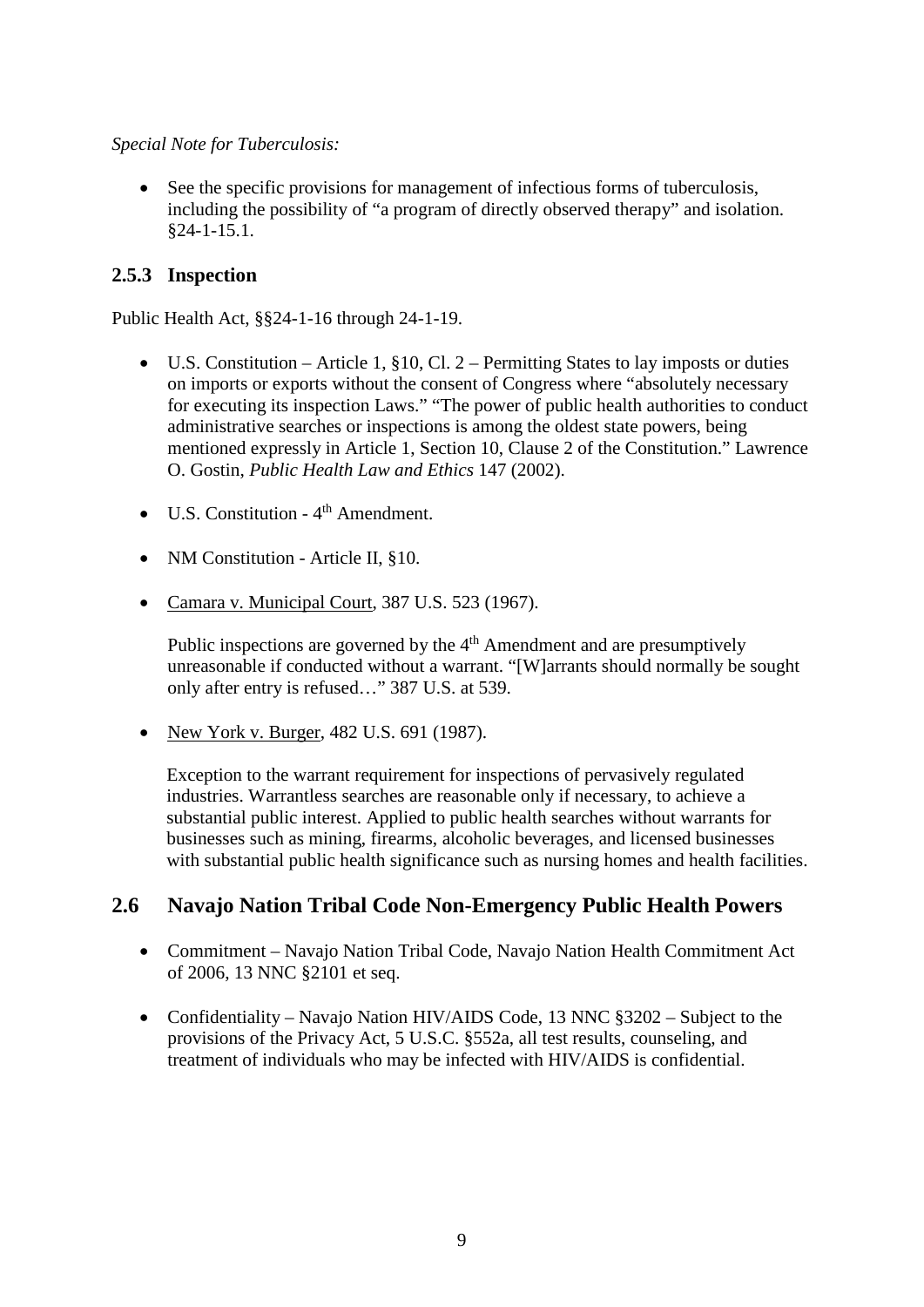#### **2.7 State Emergency Public Health Control Measures**

#### **2.7.1 Public Health Emergency Response Act (PHERA), §12-10A-1 et seq.**

- Governor must declare a state of "Public Health Emergency" (PHE) by issuing an Executive Order after consultation with the Secretary of Health and in coordination with the Secretary of Public Safety and the Director of the NM Office of Homeland Security and Emergency Management. §12-10A-5.
- "Public Health Emergency" (PHE) is defined as "the occurrence or imminent threat of exposure to an extremely dangerous condition or a highly infectious or toxic agent, including a threatening communicable disease, that poses an imminent threat of substantial harm to the population of New Mexico or any portion thereof." §12-10A-3(G).

Definitions of "Isolation" and "Quarantine" are distinguished (isolated person is infected or reasonably believed to be infected; quarantined person may have been exposed but does not show signs or symptoms), but the involuntary detention provisions in the PHERA are the same for both categories. §§12-10A-3(F) and 12-10A-3(I).

The Secretary of Health may, by public health order, temporarily hold someone who is a threat for no more than a 24-hour period before seeking an Ex Parte Order. §12-10A-9.

An Ex Parte Order may be issued for no longer than five days until a full due process court hearing is held. §12-10A-7(D).

If the district court orders an extension of the Quarantine/Isolation, it can be for no longer than 30 days from the date of the court order, when the Secretary of Health can petition for an extension for another 30 days. §12-10A-10(E)

If the conditions warranting the court order no longer exist, the Secretary of Health can notify the district court, which must then issue an Order terminating the Quarantine/Isolation. §12- 10A-10(F).

#### **2.7.2 Protections for a Person Isolated or Quarantined**

The PHERA provides individual civil rights for persons quarantined or isolated. Anyone acting under the authority of the Secretaries of Health, Department of Public Safety, or NM Department of Homeland Security and Emergency Management "shall ensure" the following  $(\$12-10A-8(B))$ :

- Least restrictive means necessary are used;
- Isolated persons are confined separately from quarantined persons;
- Health status is monitored regularly;
- A reliable means of communication with health officials is provided to the isolated or quarantined person twenty-four hours per day;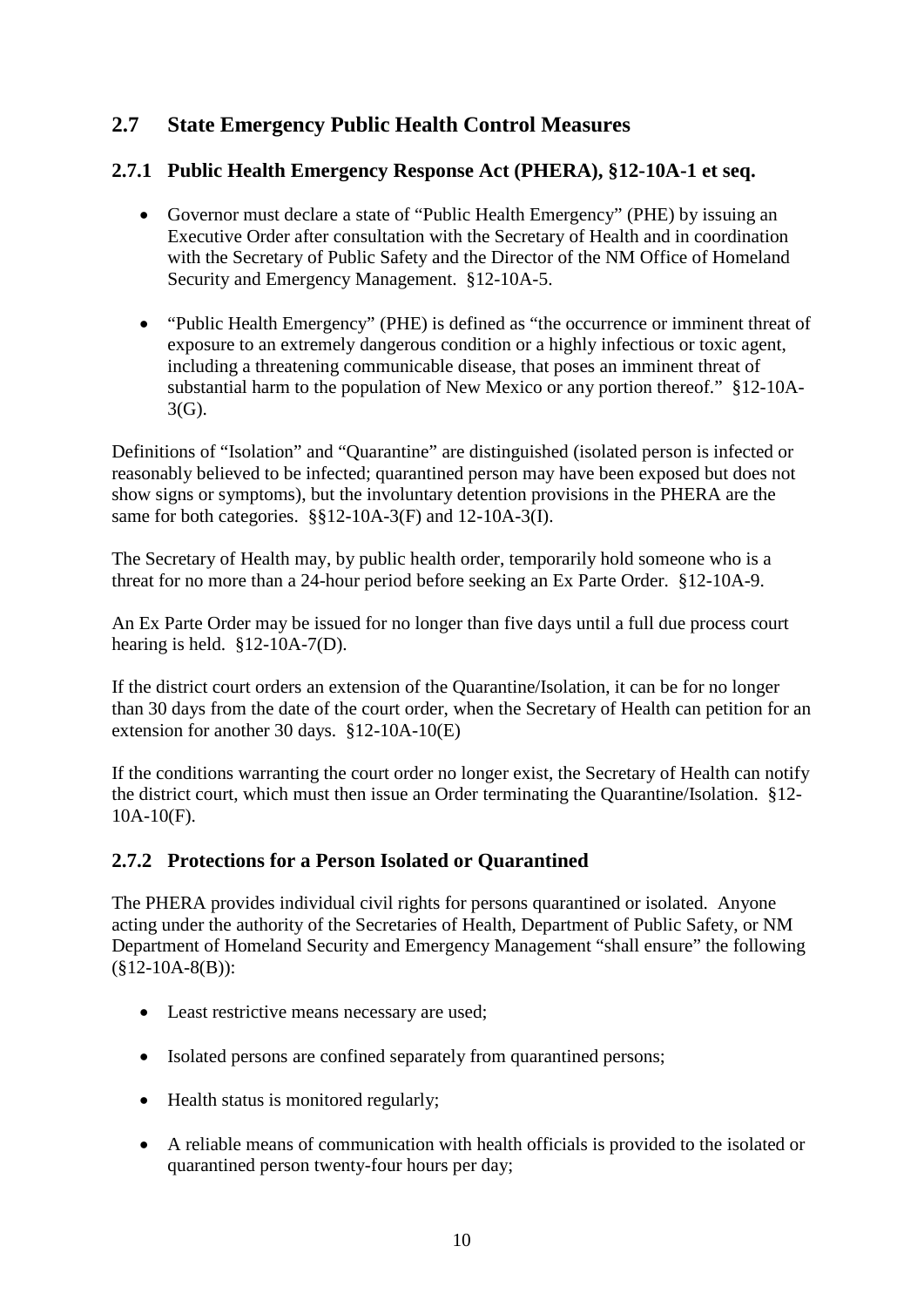- If a quarantined person subsequently becomes infected or is believed to be infected, the person must be isolated;
- Provision of adequate food, clothing, shelter, sanitation, and medical care and mental health services to extent of available resources;
- Methods of communications with family members, household members, legal representatives, advocates, the media, and clergy;
- The premises used for quarantine/isolation are maintained in a safe and hygienic manner; and
- To the extent feasible, forms are provided to document a person's consent or objection to Quarantine/Isolation.

Additionally, a person can refuse medical treatment, examination, vaccination, etc., but may then be subject to continuing quarantine/isolation. §12-10A-8(C).

Quarantine/Isolation may include confinement to a private home or other private or public premises. §12-10A-8(B)(1).

Compare NM Department of Health v. Compton, 2001-NMSC-032, a case involving an involuntary commitment under the Mental Health and Developmental Disabilities Code. Held: Seven-day hearing requirement in §43-1-11(A) is subject to postponement for good cause. "Any postponement should be narrowly prescribed and should be allowed only for so long as necessity demands, again taking into account the legislative intent for a prompt judicial hearing." ¶24. A determination of good cause should consider any objection by the client, the client's substantial interest in not being mistakenly confined against his or her will, and the legislature's intent to require a prompt hearing on a thirty-day commitment petition. The Court further held that a Petition for Habeas Corpus is the appropriate remedy, not dismissal of the Petition for Commitment. ¶32.

## **3. Confidentiality of Public Health Information**

#### **3.1 State Law**

#### **3.1.1 New Mexico Statutes**

- Public Health Emergency Response Act, §12-10A-5(C).
- Public Health Act, §24-1-20.
- Health Information, §14-6-1.
- $\bullet$  HIV Test Act, §24-2B-6.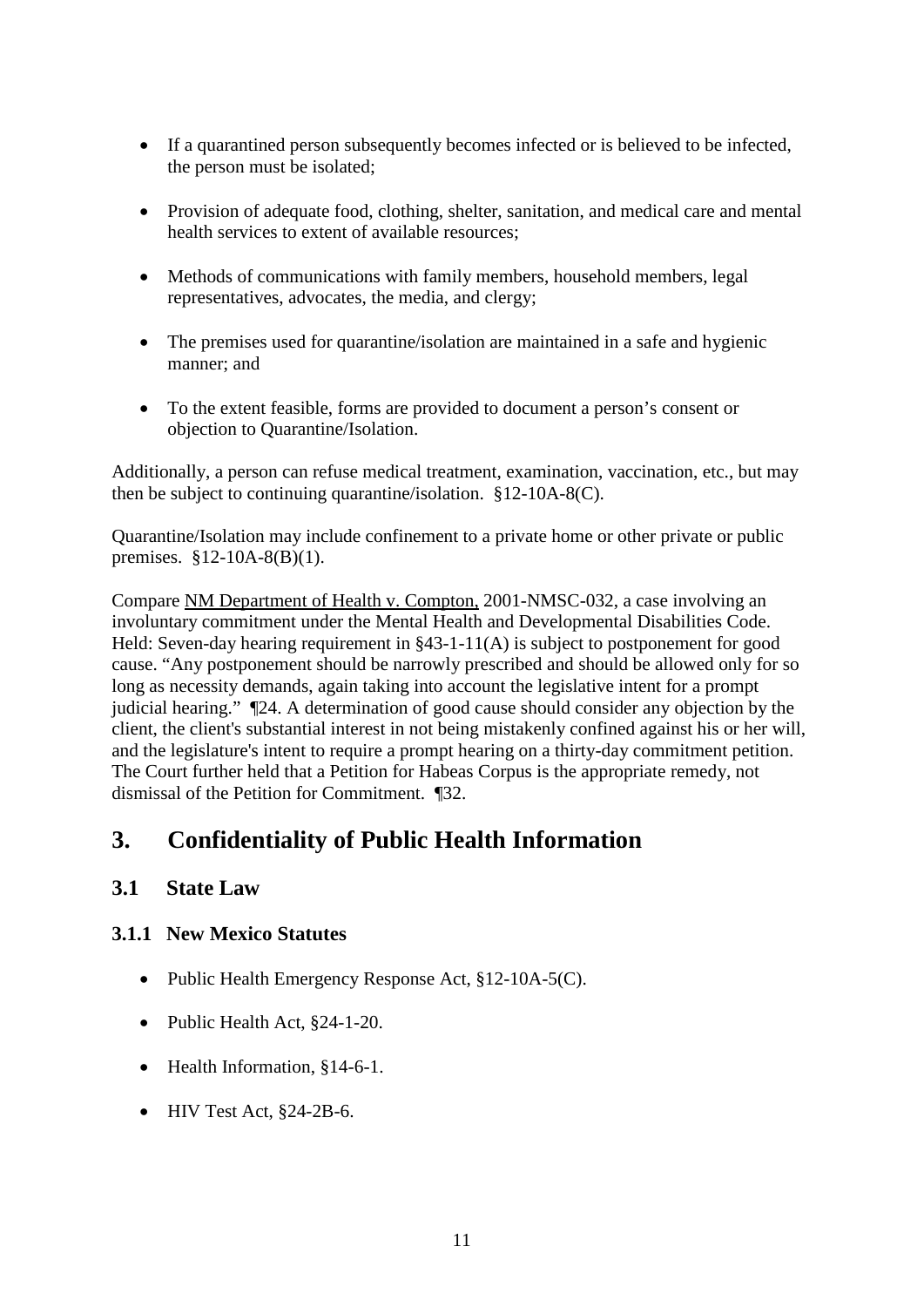- Review Organization and Immunity Act, §41-9-5, as modified by the New Mexico Supreme Court decision in Southwest Cmty. Health Servs. v. Smith, 1988-NMSC-035.
- Mental Health and Developmental Disabilities Code, §43-1-19.
- Children's Mental Health and Developmental Disabilities Act, §32A-6A-24.
- Vital Statistics Act, §24-14-27.
- Inspection of Public Records Act, §14-2-1.

See NM Attorney General's Inspection of Public Records Act Compliance Guide, 8<sup>th</sup> ed., 2015.

#### **3.1.2 Department of Health Rules**

- $7.1.3 \text{ NMAC}$  Health Records.
- 7.2.2 NMAC Vital Records and Statistics.
- 7.4.3 NMAC Control of Disease and Conditions of Public Health Significance.

#### **3.2 Federal Law**

Health Insurance Portability and Accountability Act of 1996 (HIPPA), Public Law 104-191; see also 42 U.S.C. §1320d for definitions of "health information" and "individually identifiable health information."

HIPAA Privacy Rules – Standards for Privacy of Individually Identifiable Health Information, 45 C.F.R. Parts 160 and 164.

- 45 C.F.R. §160.103 Definitions of "Covered Entity" and "Protected Health Information."
- 45 C.F.R.  $$164.512(b)(1)(i) Covered Entities may disclose protected Health$ Information (PHI) for public health activities without individual authorization for the purpose of preventing or controlling disease, injury, or disability, including the reporting of disease, injury, vital events, and the conduct of public health surveillance, public health investigations and public health interventions.
- 45 C.F.R.  $$164.512(b)(1)(i) Covered Entities may disclose PHI for certain public$ health activities without individual authorization "at the direction of a public health authority, to an official of a foreign government agency that is acting in collaboration with a public health authority."
- 45 C.F.R.  $$164.510(b)(4) Covered Entities may disclose PHI without individual$ authorization to public or private entities authorized by law or its charter to assist in disaster relief efforts.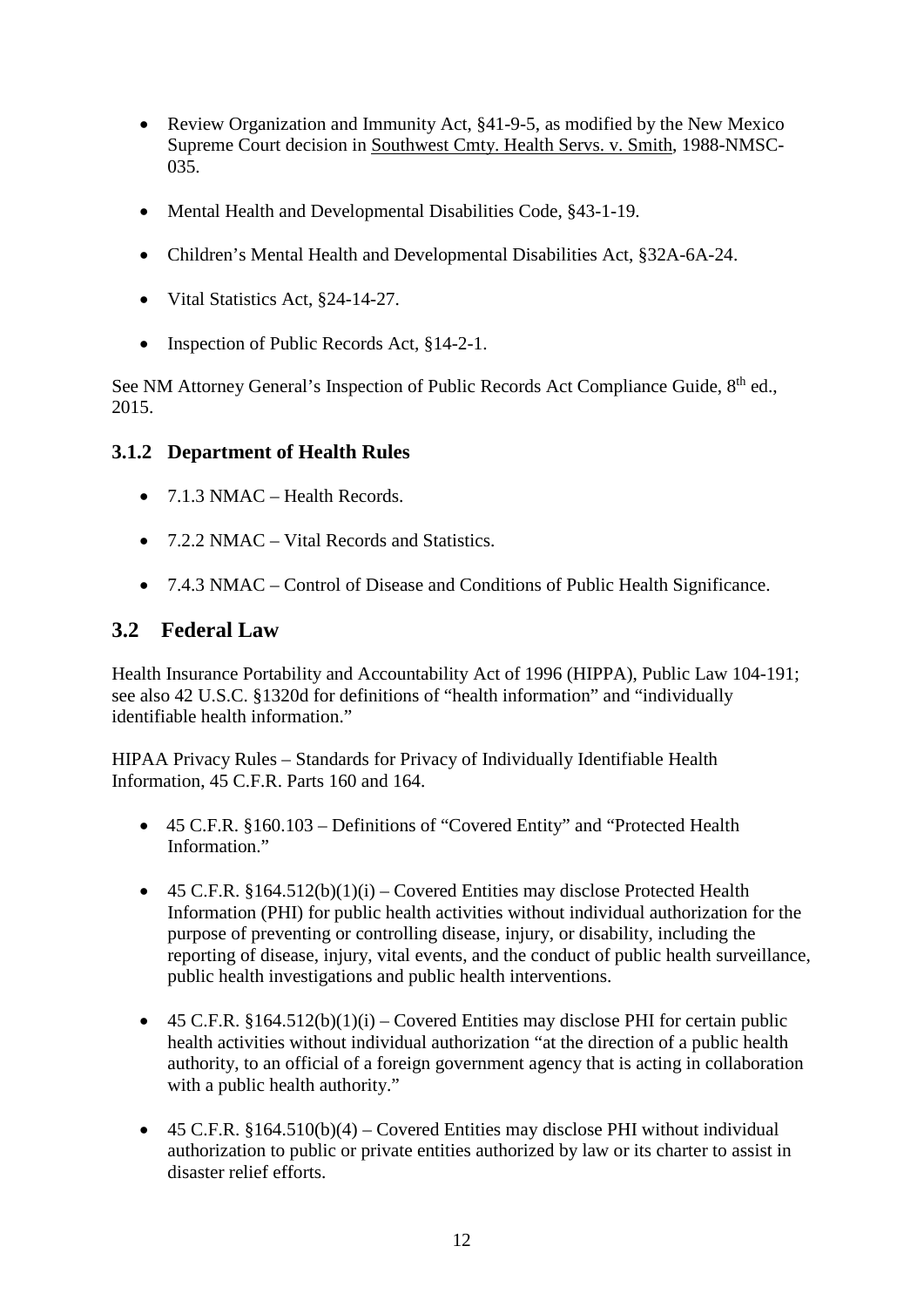- 45 C.F.R. §164.512(e) Covered Entities may disclose PHI without individual authorization in response to a court or administrative order or to a subpoena or discovery request.
- 45 C.F.R.  $§164.512(i)$  Covered Entities may disclose PHI without individual authorization to prevent or lessen a serious threat to the health or safety of a person or to the public and to a person or persons reasonably able to prevent or lessen the threat, including the target of the threat, or as necessary for law enforcement authorities to identify or apprehend an individual.
- 45 C.F.R.  $$164.512(k)(2)$  and  $(3)$  Covered Entities may disclose PHI without individual authorization to federal officials to assist with intelligence and other national security activities or to protect the President or foreign heads of state.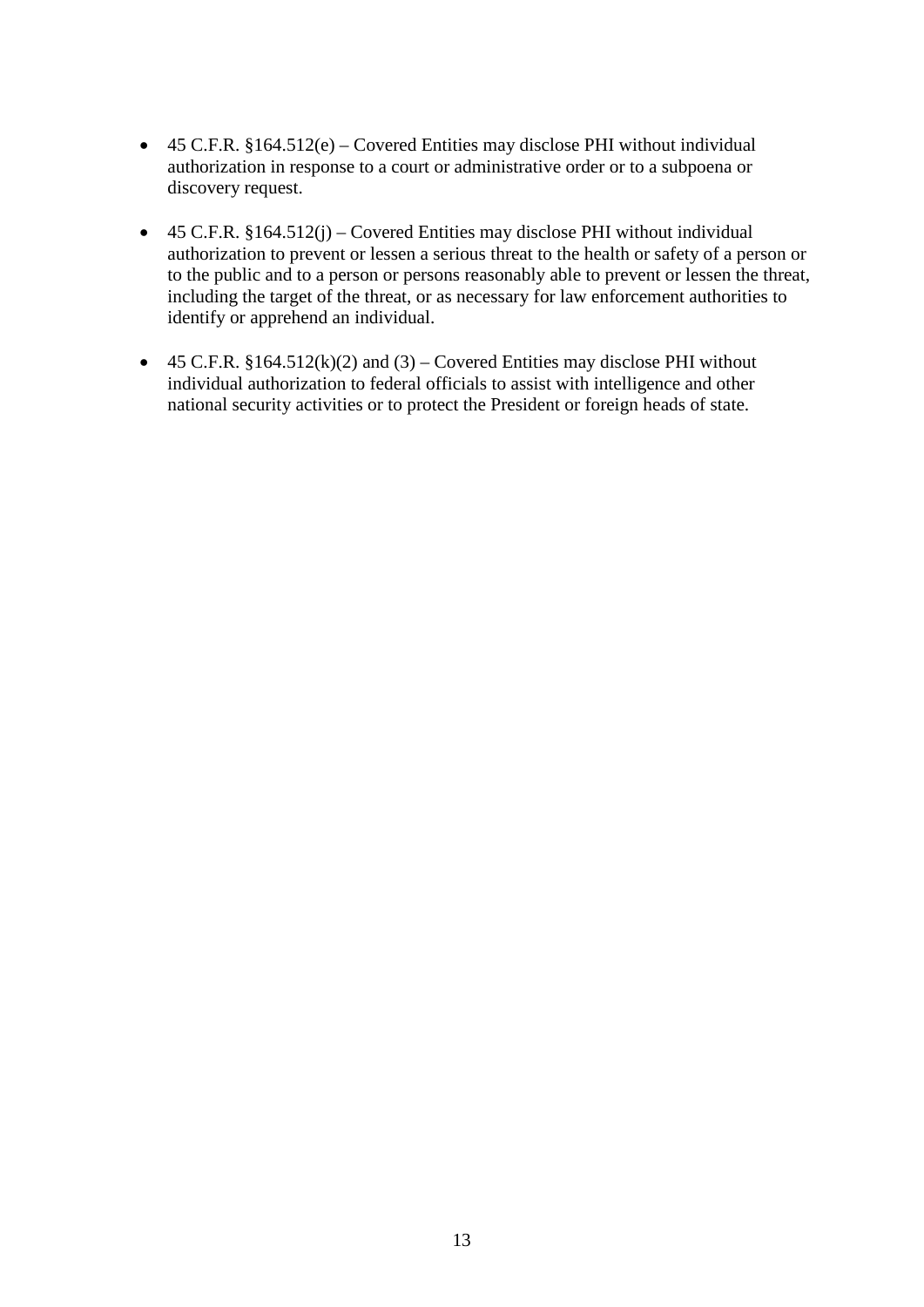## **APPENDICES**

#### **A. Sample Orders under the Public Health Emergency Response Act**

#### **A.1 Sample Ex Parte Order to Authorize Isolation or Quarantine During a Declared Public Health Emergency**

STATE OF NEW MEXICO COUNTY OF---- -----JUDICIAL DISTRICT

IN THE MATTER OF AN EX PARTE ORDER AUTHORIZING ISOLATION OR QUARANTINE OF PERSONS DURING A DECLARED PUBLIC HEALTH EMERGENCY

#### **EX PARTE ORDER TO AUTHORIZE ISOLATION OR QUARANTINE DURING A DECLARED PUBLIC HEALTH EMERGENCY**

This matter having come before the Court, Ex Parte, through the Secretary of the New Mexico Department of Health, and good cause having been shown, the Court finds:

- 1. There is clear and convincing evidence from the facts shown by the Application for an Ex Parte Order that the persons specified in the Application for an Ex Parte Order are infected/have been exposed to a threatening communicable disease as defined in the New Mexico Public Health Emergency Response Act, Sections 12- 10A-1, et seq., NMSA 1978, and pose a substantial threat to public health and safety.
- 2. It is in the best interests of public health that these persons be (isolated or quarantined).

IT IS THEREFORE ORDERED, ADJUDGED AND DECREED that based on clear and convincing evidence, and in the interest of public health and safety, the persons specified in the Application for an Ex Parte Order shall be (isolated or quarantined) from the public by the New Mexico Department of Public Safety, an appropriate law enforcement agency, or its designee, be transported to an appropriate facility to be determined by the New Mexico Department of Health (or asked to stay in their homes), that each person shall be immediately served with this Ex Parte Order, unless it is impossible to serve each individual, and that this Order be posted in a public and accessible place.

\_\_\_\_\_\_\_\_\_\_\_\_\_\_\_\_\_\_\_\_\_\_\_\_\_\_ DISTRICT COURT JUDGE

**\_\_\_\_\_\_\_\_\_\_\_\_\_\_\_\_\_\_\_\_**

Submitted By,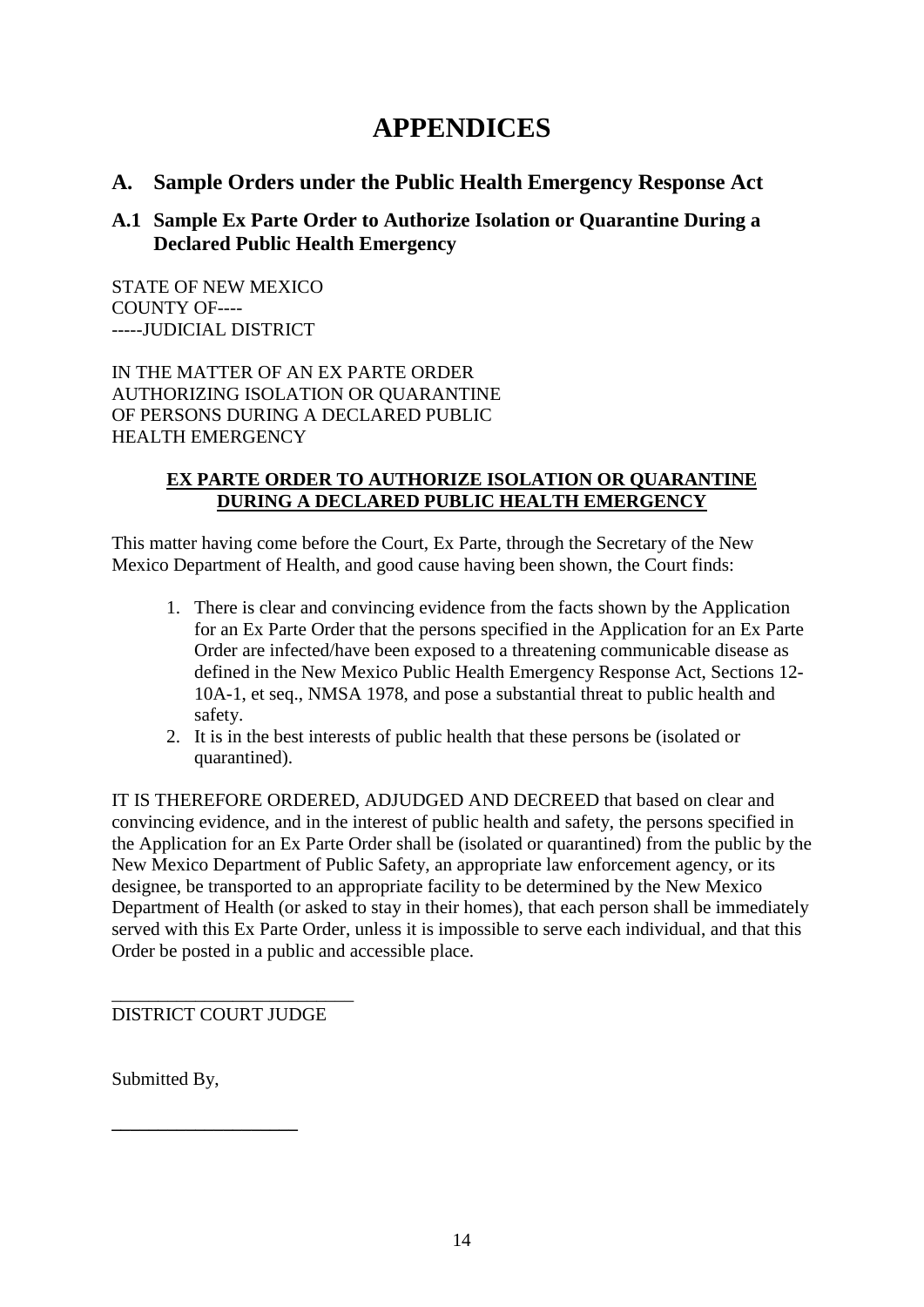#### **A.2 Sample Order to Extend Isolation or Quarantine during a Declared Public Health Emergency**

STATE OF NEW MEXICO COUNTY OF---- -----JUDICIAL DISTRICT

IN THE MATTER OF AN EX PARTE ORDER AUTHORIZING ISOLATION OR QUARANTINE OF PERSONS DURING A DECLARED PUBLIC HEALTH EMERGENCY

#### **ORDER TO EXTEND ISOLATION OR QUARANTINE DURING A DECLARED PUBLIC HEALTH EMERGENCY**

This matter having come before the Court through the Secretary of the New Mexico Department of Health, a hearing having been held, the parties presented by counsel and good cause having been shown, the Court finds:

- 1. There is clear and convincing evidence that the persons specified in the Application to Extend the Order to Authorize Isolation or Quarantine continue to be infected/have been exposed to a threatening communicable disease as defined in the New Mexico Public Health Emergency Response Act, Sections 12-10A-1, et seq., and pose a substantial threat to public health and safety.
- 2. It is in the best interests of public health that these persons continue to be (isolated or quarantined).

IT IS THEREFORE ORDERED, ADJUDGED AND DECREED that based on clear and convincing evidence, and in the interest of public health and safety, the persons specified in the Application to Extend the Order to Authorize Isolation or Quarantine shall continue to be (isolated or quarantined) from the public for at least thirty (30) days from the date of this Order and that each person shall be immediately served with this Order of Extension and that this Order be posted in a public and accessible place.

**\_\_\_\_\_\_\_\_\_\_\_\_\_\_\_\_\_\_\_\_\_\_\_\_\_\_** DISTRICT COURT JUDGE

**\_\_\_\_\_\_\_\_\_\_\_\_\_\_\_\_\_\_\_\_\_\_\_\_\_\_**

Submitted By,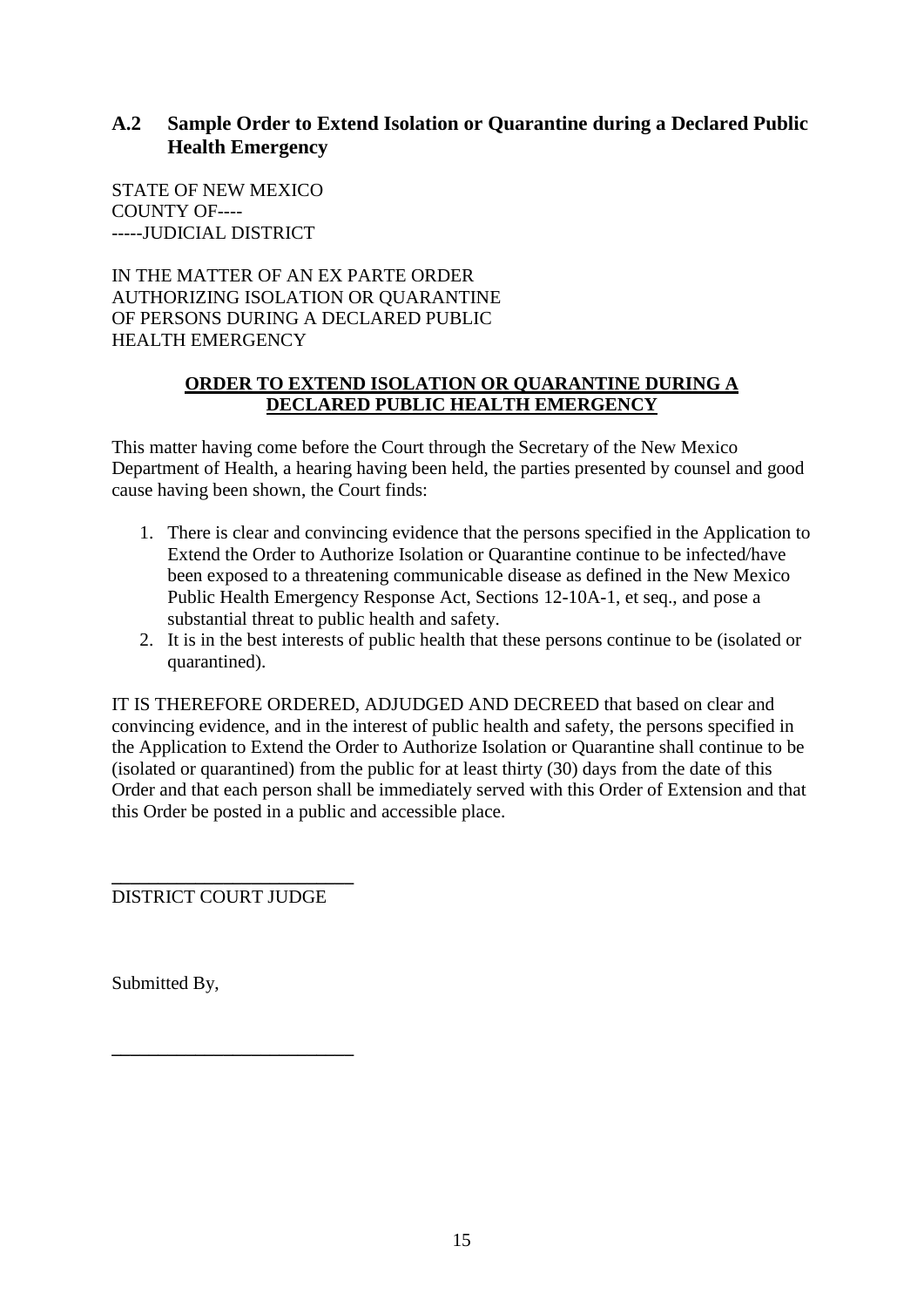#### **A.3 Sample Order to Terminate Isolation or Quarantine**

STATE OF NEW MEXICO COUNTY OF---------JUDICIAL DISTRICT

IN THE MATTER OF AN EX PARTE ORDER AUTHORIZING ISOLATION OR QUARANTINE OF PERSONS DURING A DECLARED PUBLIC HEALTH EMERGENCY

#### **ORDER TO TERMINATE ISOLATION OR QUARANTINE DURING A DECLARED PUBLIC HEALTH EMERGENCY**

This matter having come before the Court through the Secretary of the New Mexico Department of Health, and good cause having been shown, the Court finds:

- 1. That the conditions warranting (isolation or quarantine) no longer exist under the New Mexico Public Health Emergency Response Act, Sections 12-10A.-10. F., NMSA 1978; and
- 2. It is in the best interests of the public that the (isolation or quarantine) be terminated.

IT IS THEREFORE ORDERED, ADJUDGED AND DECREED that the Order of (isolation or quarantine) is hereby terminated.

**\_\_\_\_\_\_\_\_\_\_\_\_\_\_\_\_\_\_\_\_\_\_\_\_\_\_** DISTRICT COURT JUDGE

**\_\_\_\_\_\_\_\_\_\_\_\_\_\_\_\_\_\_\_\_\_\_\_\_\_\_**

Submitted By,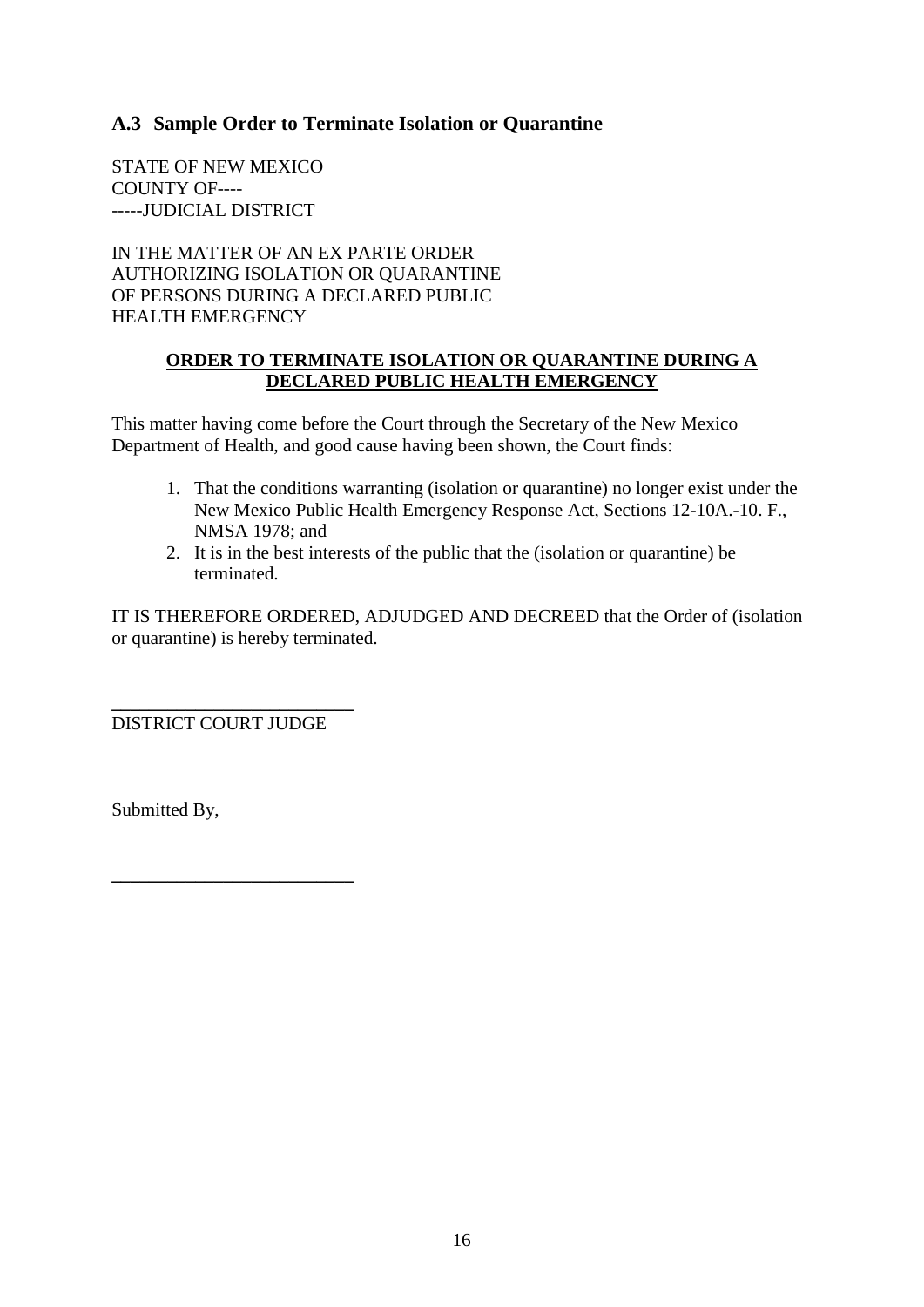#### **B. Sample Orders from the Second Judicial District Court (2020)**

**B.1 Sample Application for Ex Parte Order for Isolation/Quarantine of a Person during a Declared Public Health Emergency**

**STATE OF NEW MEXICO COUNTY OF \_\_\_\_\_\_\_\_\_\_\_JUDICIAL DISTRICT**

**NO.**  $\blacksquare$ 

**KATHYLEEN M. KUNKEL, Cabinet Secretary, State of New Mexico Department of Health,**

**Applicant,**

**v.**

**\_\_\_\_\_\_\_\_\_\_\_\_\_\_\_\_\_\_\_\_\_\_\_\_\_\_\_\_\_\_\_\_\_,**

**Respondent(s).**

#### **APPLICATION FOR EX PARTE ORDER FOR ISOLATION/QUARANTINE OF A PERSON DURING A DECLARED PUBLIC HEALTH EMERGENCY**

COMES NOW the Applicant, Kathyleen M. Kunkel, Cabinet Secretary of the State of New Mexico Department of Health, and applies to the Court, pursuant to the Public Health Emergency Response Act (PHERA) at NMSA 1978, § 12-10A-7, for an *ex parte* order authorizing the isolation/quarantine of the Respondent, and as grounds therefor states as follows:

1. On March 11, 2020, Michelle Lujan Grisham, Governor of the State of New Mexico, issued Executive Order 2020-004, declaring a state of Public Health Emergency pursuant to PHERA at NMSA 1978, § 12-10A-5(A) with regard to the spread of the novel coronavirus disease called "COVID-19" . *See* Exhibit 1 (Executive Order 2020-004).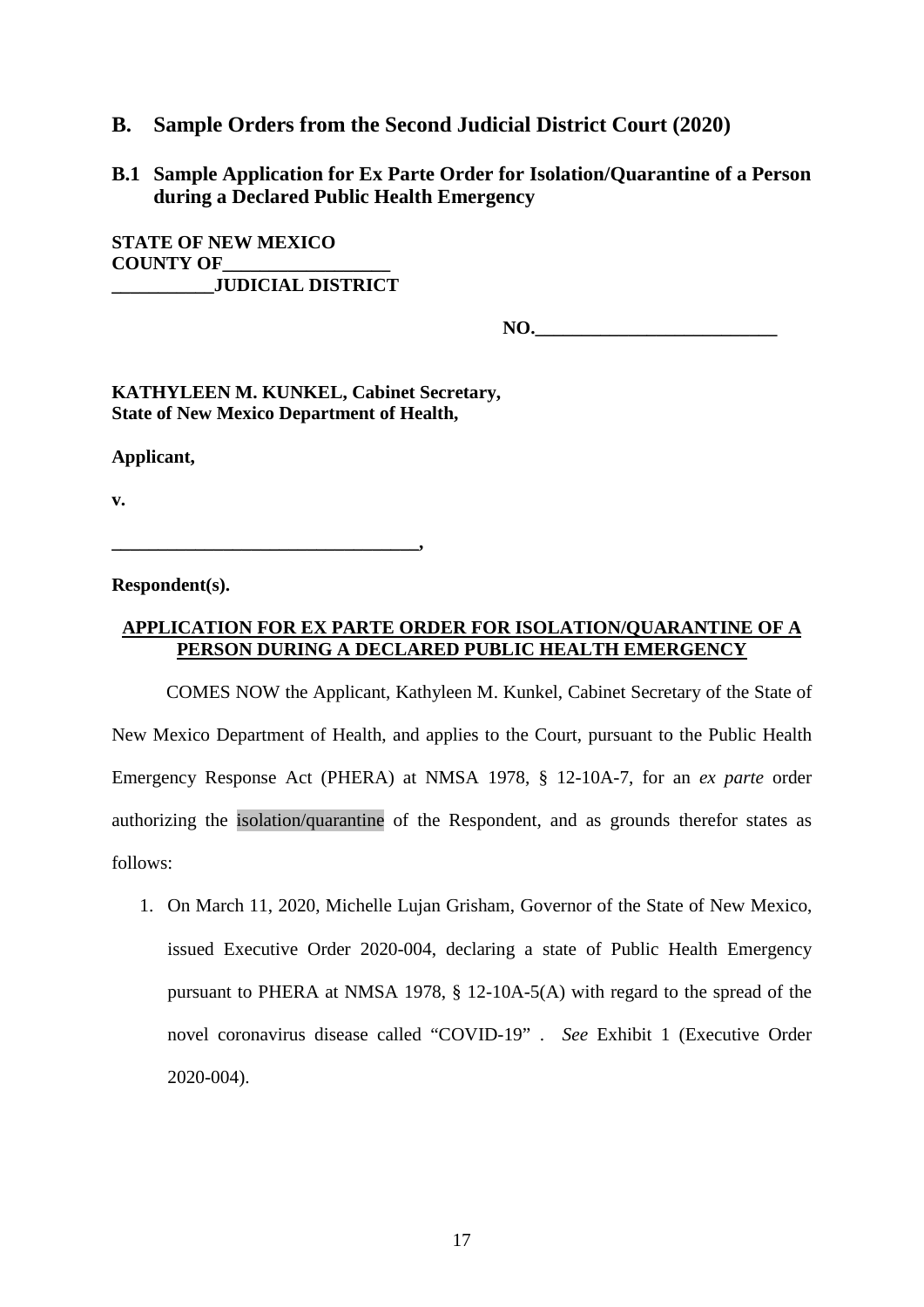- 2. On April 6, 2020, Governor Lujan Grisham renewed and extended the declared Public Health Emergency through April 30, 2020. *See* Exhibit 2 (Executive Order 2020- 022).
- 3. COVID-19 is a threatening communicable disease that causes death or great bodily harm, that passes from one person to another, and for which there are no means by which the public can reasonably avoid the risk of contracting the disease. *See* Exhibits 1, 2; *see also* Exhibit 3 (Affidavit of [NAME OF PUBLIC HEALTH OFFICIAL]).
- 4. Pursuant to PHERA at NMSA 1978, § 12-10A-7(A), the Secretary of the New Mexico Department of Health is authorized to apply to the Court for a written *ex parte* order that authorizes the isolation or quarantine of an individual during a declared public health emergency.
- 5. The Court is authorized to grant the application for an *ex parte* order upon finding that clear and convincing evidence exists to believe that the requested isolation or quarantine is warranted to respond to the public health emergency. NMSA 1978, §  $12-10A-7(A)$ .
- 6. Notice of this Application has been provided to Respondent. [OR if notice has not been provided to Respondent:] Applicant has established by the following specific facts that time is of the essence and that immediate and irreparable injury, loss or damage will occur before Respondent can be heard, and therefore prior notice of the Application cannot be provided: [INSERT FACTS HERE, CITING ATTACHED AFFIDAVIT OF PUBLIC HEALTH OFFICIAL]]
- 7. The Applicant offers the following in support of the instant Application requesting an *ex parte* order for isolation or quarantine during a declared Public Health Emergency: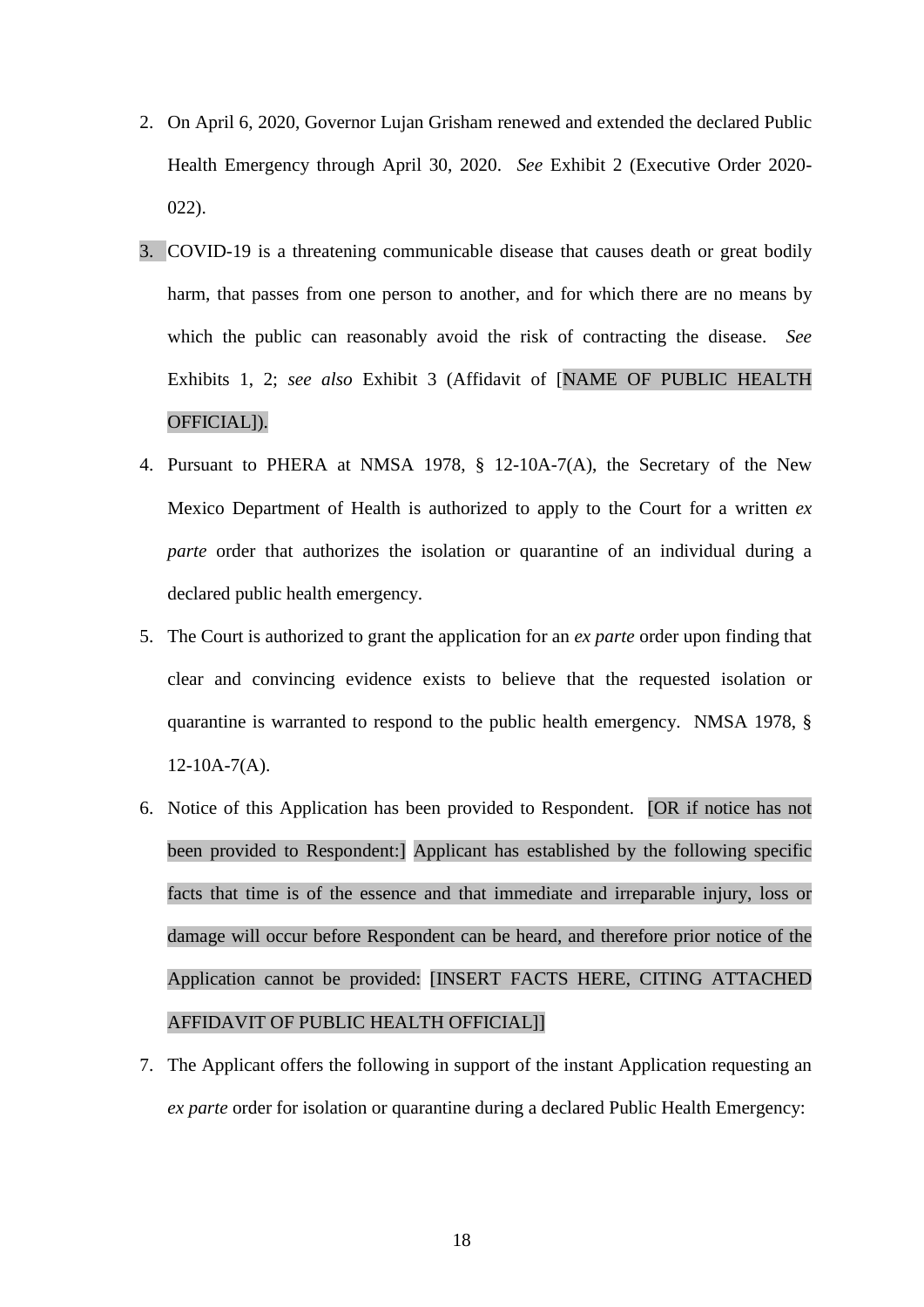*Recite specific facts from an attached affidavit of a public health official that justify the isolation or quarantine. Identify the persons, group, or class of persons affected. Address medical examination; testing; any prior isolation or quarantine (including, as applicable, any temporary hold previously done pursuant to NMSA 12-10A-9); and the refusal to consent to isolation, quarantine, or treatment. Describe generally the conditions of confinement, to include separation of an isolated individual from quarantined persons.*

- 8. In accordance with PHERA at NMSA 1978, § 12-10A-7(B), the Applicant will serve the requested *ex parte* Order upon the Respondent as soon as practicable.
- 9. In accordance with PHERA at NMSA 1978, § 12-10A-7(C), the Applicant will coordinate with the Secretary of the NM Department of Public Safety and the Director of the New Mexico Homeland Security Department regarding execution of the *ex parte* Order.
- 10. In accordance with PHERA at NMSA 1978, § 12-10A-8(B), the Applicant shall ensure that:
	- a. Isolation or quarantine are by the least restrictive means necessary to protect against the spread of COVID-19;
	- b. Any isolated persons are confined separately from quarantined persons;
	- c. The health status of the Respondent is monitored regularly to determine whether the Respondent required continued isolation or quarantine; and that the Respondent is given a reliable means to communicate twenty-four hours per day with health officials to summon emergency health services;
	- d. The needs of the Respondent are addressed in a systematic and orderly manner, including provision of adequate food, clothing, shelter, sanitation, and to the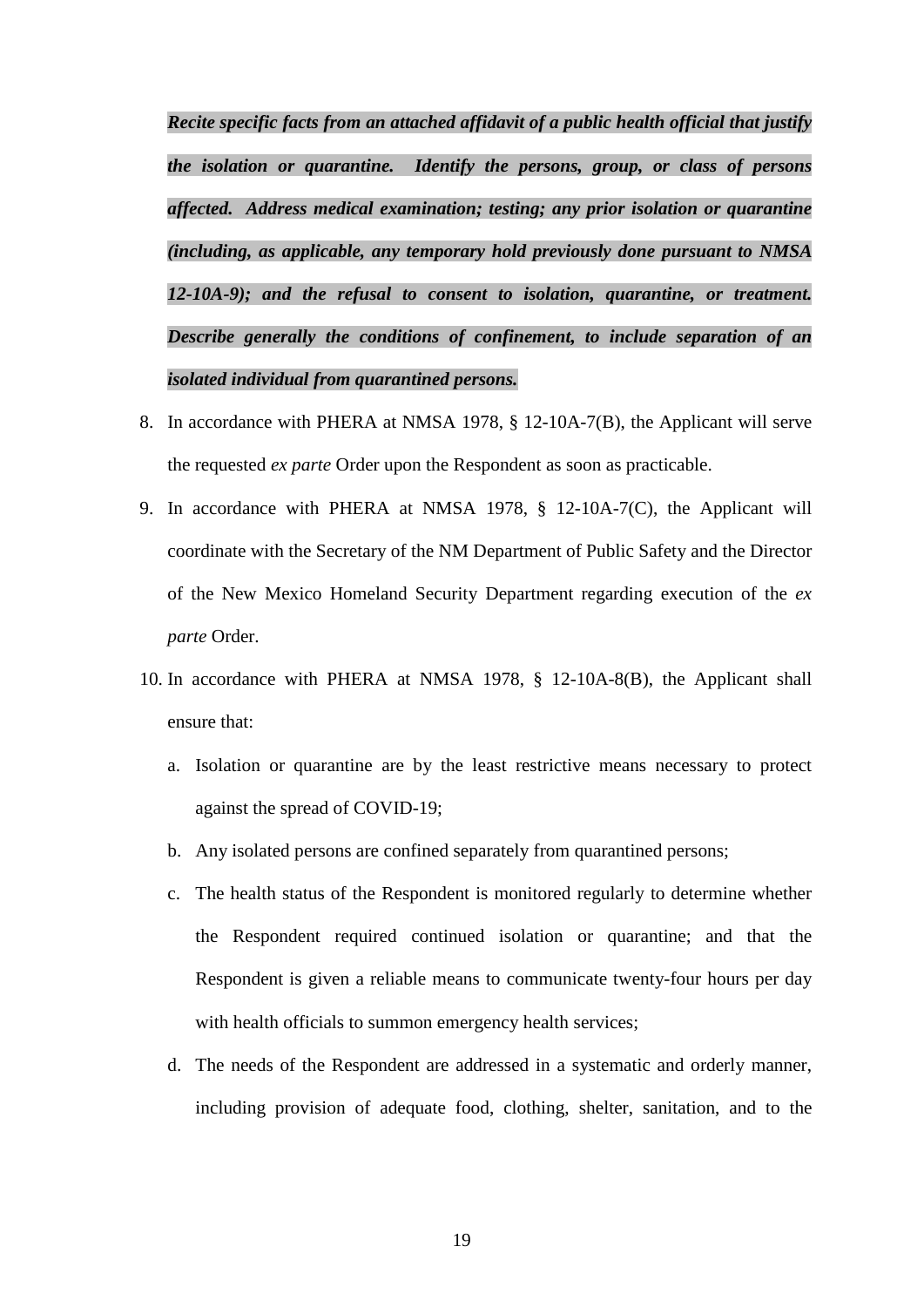extent of available resources, appropriate medication and treatment, medical care, and mental health care;

- e. There are methods of communication available to the Respondent so that the Respondent may communicate with others; and that accommodation is made for religious worship or practice, and updates on the status of the public health emergency. The telephone number for the Respondent is ###-###-####
- f. The premises used for isolation or quarantine are maintained in a safe and hygienic manner and are designed to minimize the likelihood of further transmission of infection or other injury; and
- g. To the extent feasible, forms are provided to the Respondent that document the Respondent's consent or objection to the isolation or quarantine.
- 11. The Applicant further acknowledges that pursuant to PHERA at NMSA 1978, § 12- 10A-8(C), the Respondent has the right to refuse medical treatment, testing, physical or mental examination, vaccination, specimen collections, and preventative treatment programs; provided that, if the Respondent is infected with or reasonably believed to be infected with COVID-19, the Respondent may be subject to continued isolation or quarantine in accordance with PHERA.
- 12. Due to the nature of the COVID-19 disease, the isolation/quarantine will need to continue beyond the five-day period described in PHERA at NMSA 1978, § 12-10A-7(D); and accordingly, the Petitioner requests that this matter be set for a hearing, to be held within five days of entry of the *ex parte* Order, to determine whether isolation or quarantine should continue.
- 13. In the event that a quarantined person is found to be infected with COVID-19, the quarantine will convert to isolation, in accordance with the Public Health Emergency Response Act at NMSA 1978, § 12-10A-8(B)(4).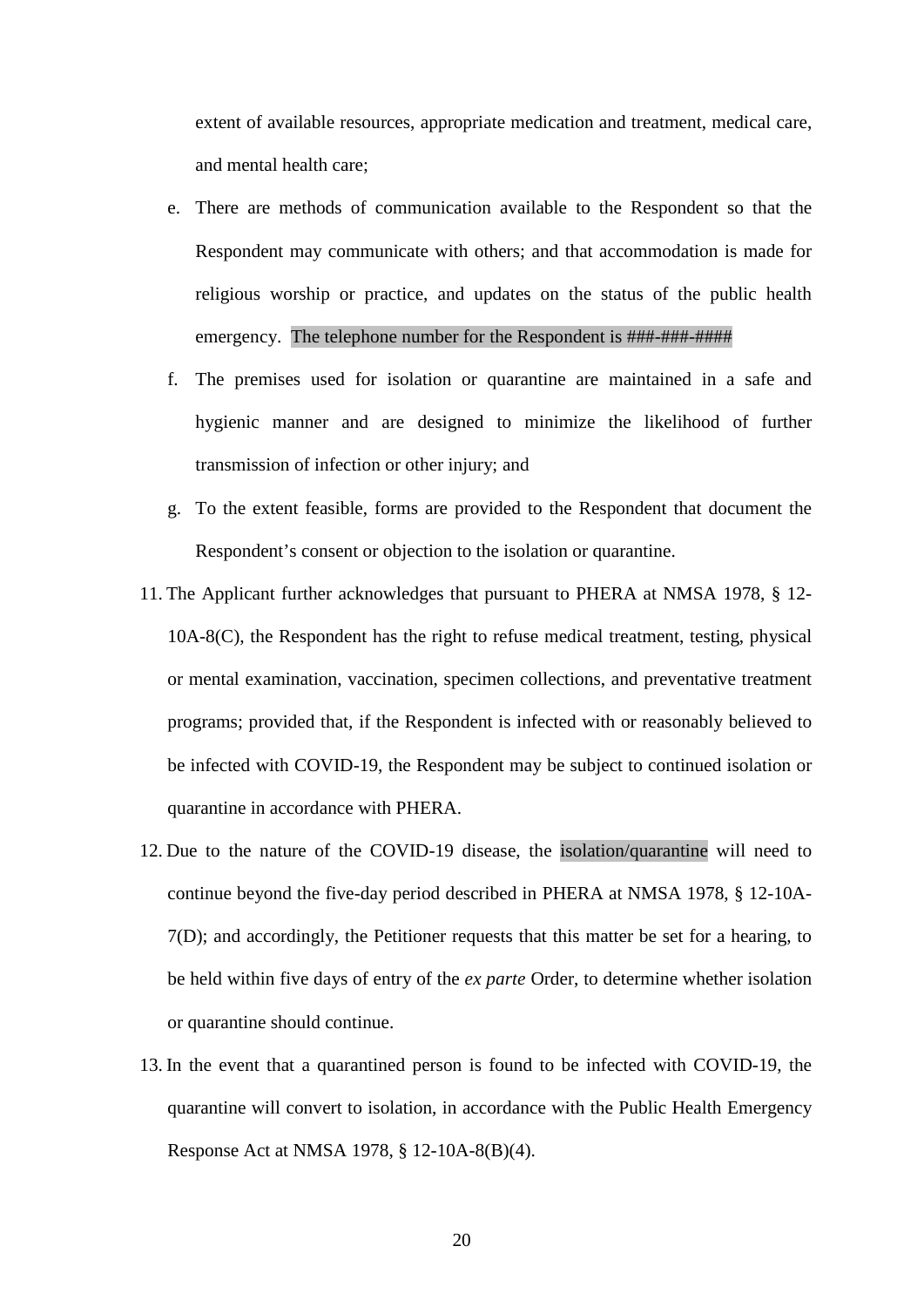14. Upon information and belief, the Respondent [will] [will not] require an interpreter for participation at the hearing. [IF INTERPRETER IS NEEDED:] The Respondent will require the following interpreter service: [IDENTIFY LANGUAGE OR OTHER INTERPRETATION SERVICE HERE]

WHEREFORE, the Applicant Kathyleen M. Kunkel, Cabinet Secretary of the New Mexico Department of Health, respectfully requests that this Court:

- 1. Grant the instant Application and enter an *ex parte* Order authorizing the isolation/quarantine of the Respondent;
- 2. Set this matter for a hearing, pursuant to PHERA at NMSA 1978, § 12-10A-7(D), to be held within five days of entry of the *ex parte* Order, to determine whether the isolation/quarantine should continue;
- 3. Appoint an attorney for Respondent, if Respondent cannot afford one; and
- 4. Grant such additional and further relief as the Court deems proper.

Respectfully submitted,

#### **KATHYLEEN M. KUNKEL CABINET SECRETARY NEW MEXICO DEPARTMENT OF HEALTH**

By: \_\_\_\_\_\_\_\_\_\_\_\_\_\_\_\_\_\_\_\_\_\_\_\_\_\_\_\_\_\_\_\_\_\_

(NMDOH Attorney's Name) Assistant General Counsel New Mexico Department of Health Office of General Counsel P.O. Box 26110 1190 St. Francis Drive, #N4095 Santa Fe, NM 87502-6110 Phone: (505) 827-2997 Facsimile (505) 827-2930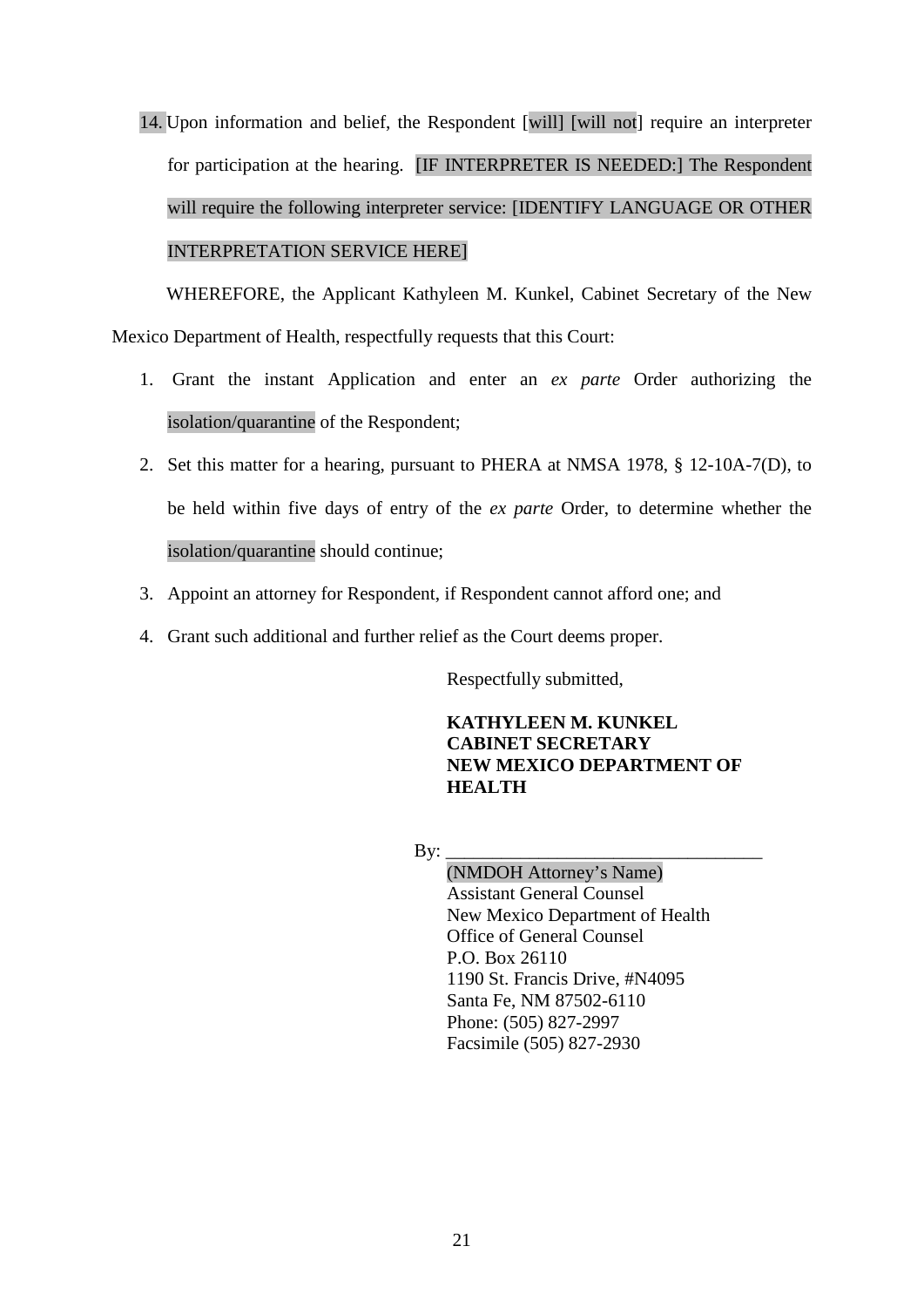#### **Certificate of Service**

I certify that a true and correct copy of the foregoing Petition was served upon the Respondent via hand delivery this \_\_\_\_\_\_\_\_\_ day of \_\_\_\_\_\_\_\_\_\_\_\_\_, 2020.

> */s/\_Name of DOH Attorney & Date* Name of DOH Attorney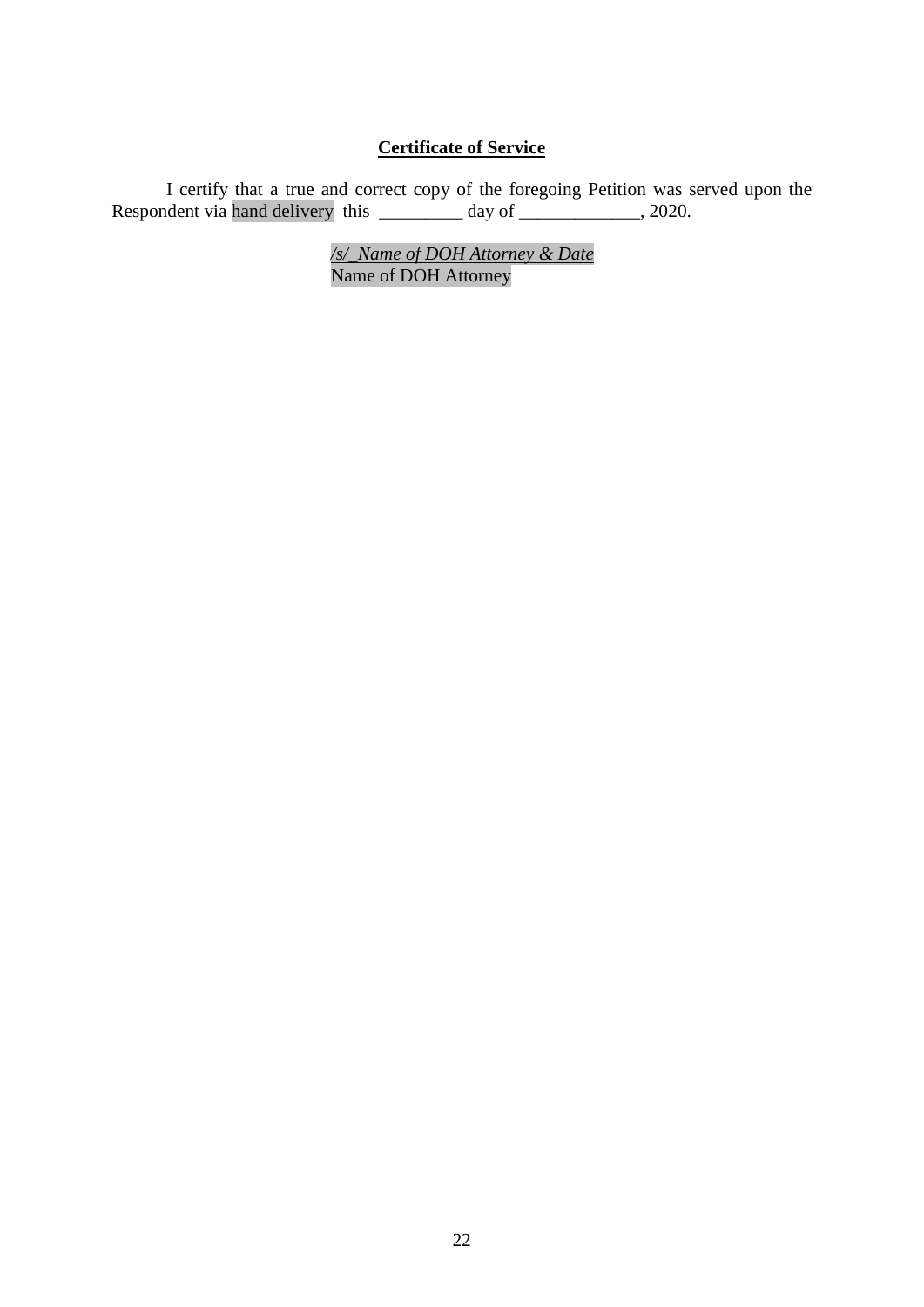#### **B.2 Sample Ex Parte Order of Quarantine/Isolation and Notice of Hearing**

**SECOND JUDICIAL DISTRICT COURT COUNTY OF BERNALILLO STATE OF NEW MEXICO**

**KATHYLEEN M. KUNKEL, Cabinet Secretary, State of New Mexico Department of Health,**

**Applicant,**

**v. No. D-202-PH-2020-**

**Respondent.**

#### **EX PARTE ORDER OF QUARANTINE/ISOLATION AND NOTICE OF HEARING**

**THIS MATTER** having come before the Court on Applicant's Application For Ex Parte Order of Quarantine/Isolation of \_\_\_/\_\_/2020; the Court being otherwise fully advised in the premises;

**FINDS: [SELECT ONE:]**

**[Notice of the Application has been provided to Respondent.]**

**[Applicant has established by the following specific facts that time is of the essence and that immediate and irreparable injury, loss or damage will occur before Respondent can be heard, and therefore prior notice of the Application cannot be provided: [INSERT FACTS HERE]]**

**FINDS:** A "public health emergency," as defined by Section 12-10A-3(G) of the Public Health Emergency Response Act (NMSA 1978 12-10A-1 et seq.), has been declared by Executive Order on March 11, 2020**.**

**FURTHER FINDS**: The Executive Order has determined there exists the occurrence and/or imminent threat of exposure to a highly infectious or toxic agent, namely the presence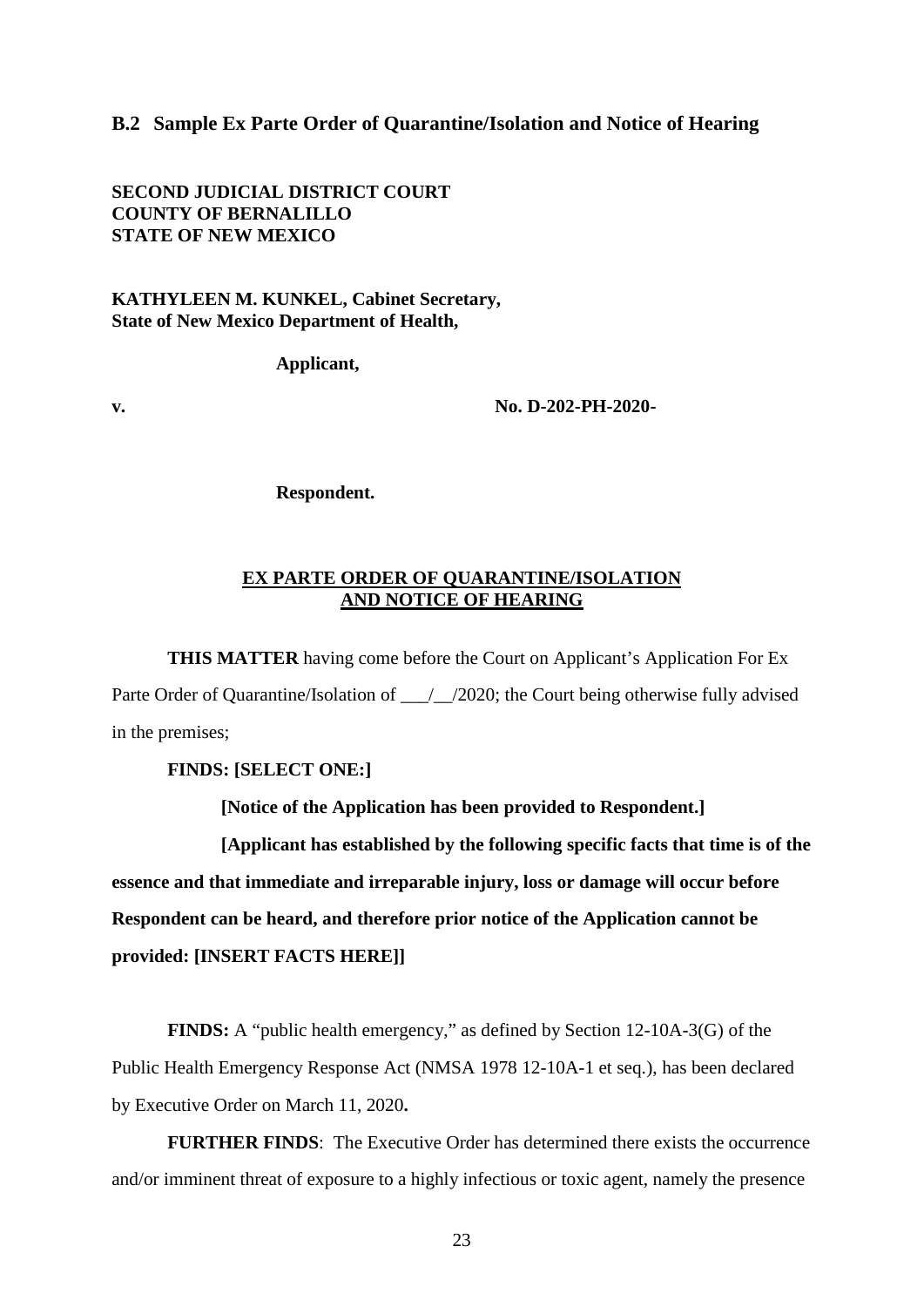of a communicable disease (the virus, COVID-19), which poses a threat of substantial harm to the population of New Mexico;

**FURTHER FINDS:** Applicant has presented evidence by affidavit, a copy of which is attached to the Application, which demonstrates clear and convincing evidence that [**isolation**] [**quarantine**] of the Respondent is warranted to respond to the public health emergency, insofar as:

**[for isolation:** Respondent is reasonably believed to be infected with COVID-19, a threatening communicable disease, and must be physically separated from non-isolated persons, for possible medical care, to protect against the transmission of COVID-19**.]**

**[for quarantine:** Respondent has or may have been exposed to COVID-19, a threatening communicable disease, though Respondent does not currently show signs or symptoms of the disease, and must be physically separated from non-quarantined persons to protect against the transmission of COVID-19**.]**

#### **FURTHER FINDS:**

## **[INSERT SPECIFIC FACTS FROM ANY AFFIDAVIT OR OTHER EVIDENCE JUSTIFYING TERMS OF QUARANTINE/ISOLATION HERE]**

**FURTHER FINDS:** The Court is mindful of the ex parte nature of this Order, and the fact that Respondent has not yet had a meaningful opportunity to be heard; therefore this Order is intended to be temporary and of a short duration.

#### **IT IS THEREFORE ORDERED, ADJUDGED AND DECREED** as follows:

1. Respondent shall be [**quarantined**] **[isolated**] as follows:

## [**INSERT CONDITIONS OF QUARANTINE/ISOLATION, INCLUDING BUT NOT LIMITED TO THE LOCATION, HERE**]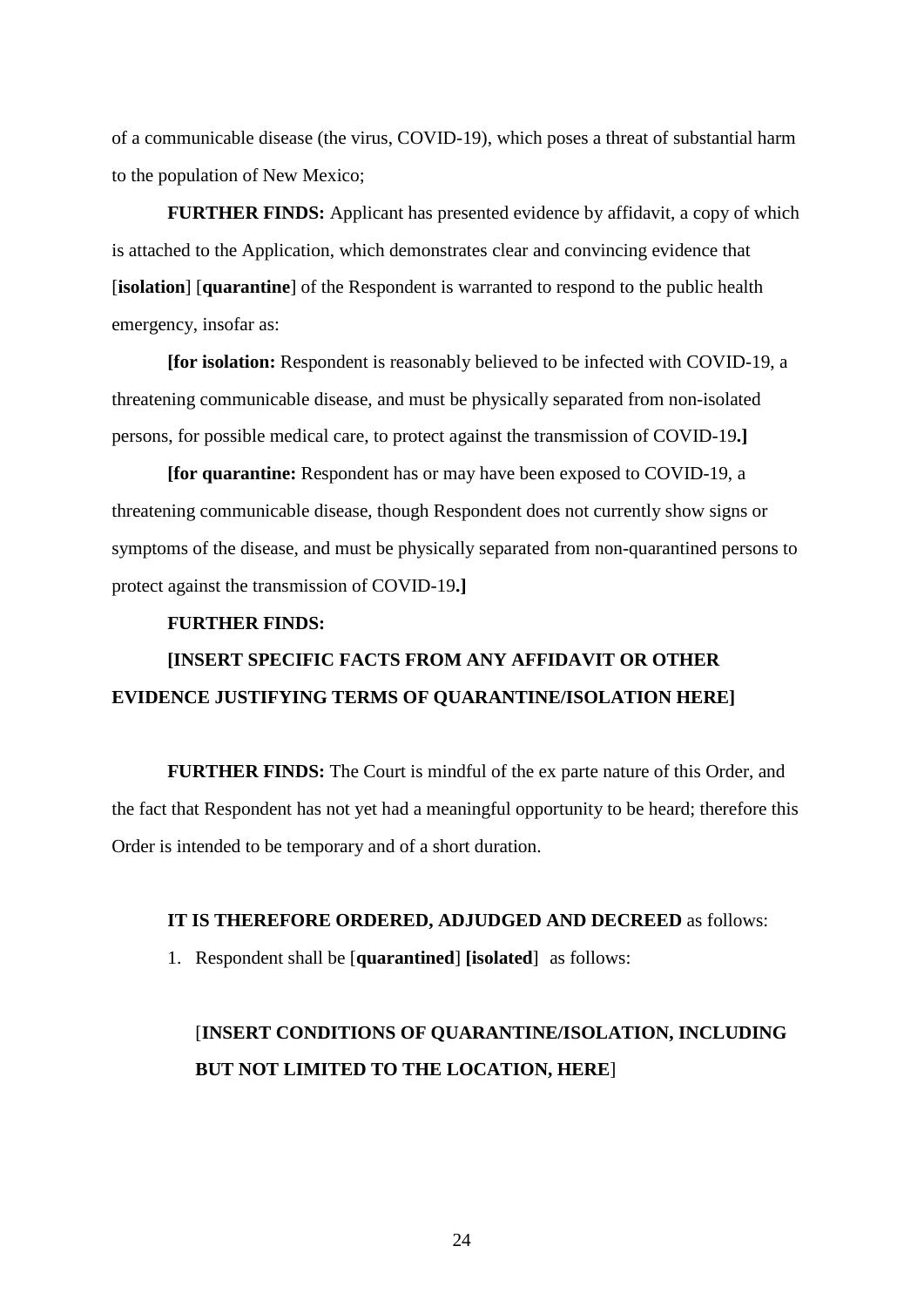2. Respondent shall be confined separately from any person under an order of **[quarantine] [isolation]**.

**USE NOTE: If Respondent is isolated, they must be kept separate from anyone being quarantined and vice versa. NMSA 1978 12-10A-8(B)(2).** 

- 3. This Order shall expire five (5) days from the date of its issuance, unless it is extended or modified at the Hearing set forth in the Notice of Hearing and Notice of Respondent's Rights, below.
- 4. Applicant shall serve a copy of the Application and this Order upon Respondent as soon as practicable, but in no event shall it be served less than three (3) days prior to the Hearing.

#### **NOTICE OF HEARING AND NOTICE OF RESPONDENT'S RIGHTS:** A

COURT HEARING HAS BEEN SET FOR \_\_\_\_\_ A.M./P.M. ON

\_\_\_\_\_\_\_\_\_\_\_\_\_\_\_\_\_\_\_\_\_, 2020. THE HEARING WILL BE CONDUCTED BY

#### TELEPHONE. **[RESPONDENT AND ANY COUNSEL SHALL CALL THE**

**FOLLOWING NUMBER AT THE DESIGNATED TIME TO PARTICIPATE IN THE** 

**HEARING: \_\_\_\_\_\_\_\_\_\_\_\_\_\_\_.]**

- 1. AT THE HEARING, APPLICANT MAY SEEK AN EXTENSION, OR MODIFICATION AND EXTENSION, OF THE TERMS OF THIS ORDER, FOR THE GROUNDS STATED IN THE APPLICATION, FOR A PERIOD NOT TO EXCEED THIRTY (30) DAYS.
- **2. RESPONDENT HAS A RIGHT TO BE REPRESENTED BY A LAWYER AT THE HEARING. THE COURT IS APPOINTING \_\_\_\_\_\_\_\_\_\_\_\_\_\_\_\_ TO SERVE AS APPLICANT'S LAWYER, AT NO CHARGE TO RESPONDENT. RESPONDENT SHOULD IMMEDIATELY CONTACT \_\_\_\_\_\_\_\_\_\_\_\_\_\_\_\_\_ AT THE FOLLOWING TELEPHONE NUMBER: 505/\_\_\_\_\_\_\_\_\_\_\_\_\_\_\_\_\_\_\_\_\_. IF RESPONDENT WISHES TO BE REPRESENTED BY A LAWYER OF HIS OR HER OWN CHOOSING, RESPONDENT SHOULD IMMEDIATELY CONTACT THAT LAWYER**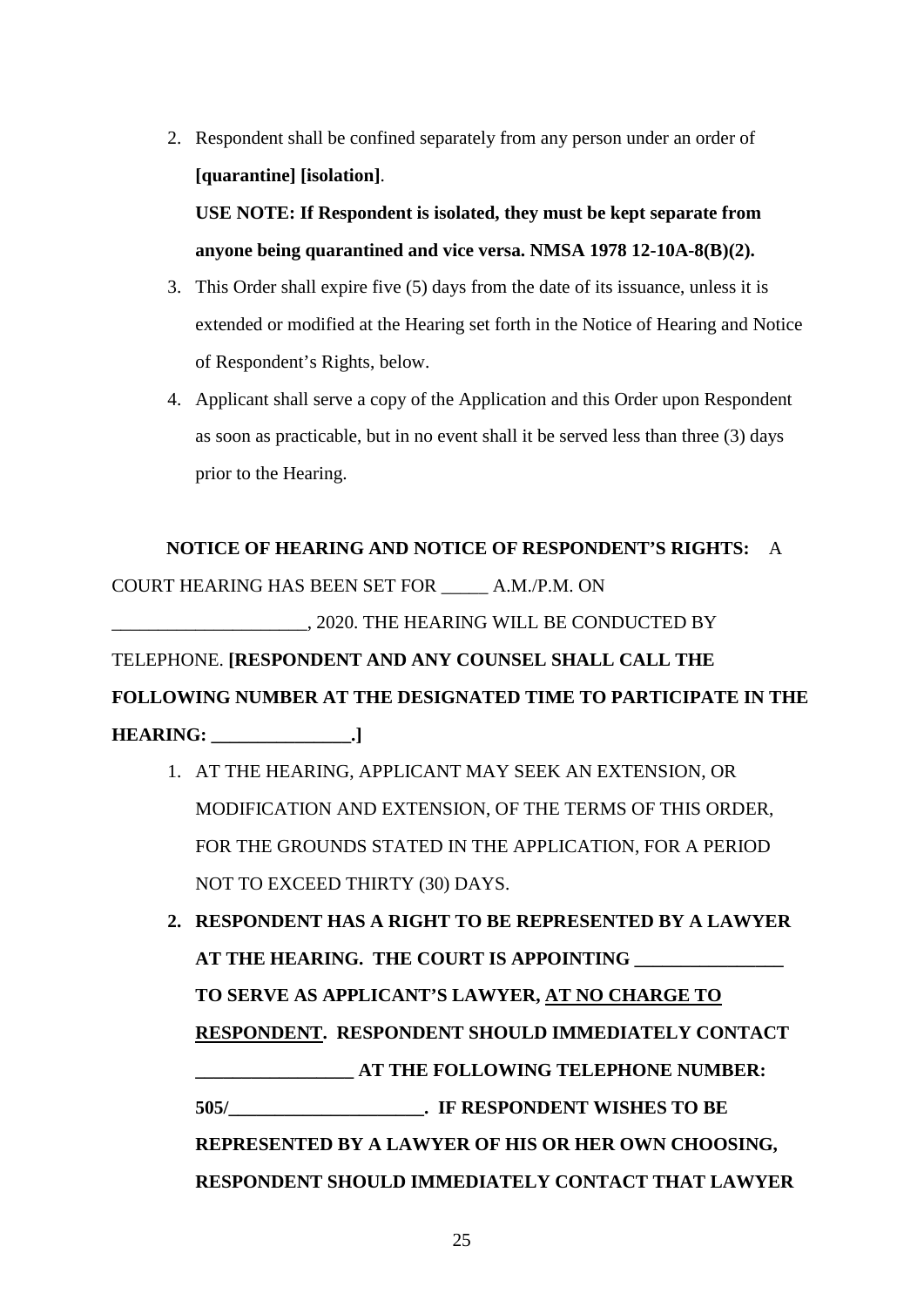**AND INFORM HIM OR HER OF THE DATE AND TIME OF THE HEARING.**

- 3. THIS ORDER SHALL EXPIRE FIVE (5) DAYS FROM THE DATE IT WAS ISSUED UNLESS APPLICANT ESTABLISHES GROUNDS FOR ANY EXTENSION BY CLEAR AND CONVINCING EVIDENCE.
- 4. IF THIS ORDER PROVIDES FOR MEDICAL TREATMENT, TESTING EXAMINATION, VACCINATION OR SPECIMEN COLLECTION RESPONDENT HAS THE RIGHT TO REFUSE. SUCH REFUSAL MAY, HOWEVER, LEAD TO AN EXTENDED PERIOD OF QUARANTINE OR ISOLATION.
- 5. **HOUSEHOLD OR FAMILY MEMBERS OF RESPONDENT** HAVE A RIGHT TO ENTER THE AREA OF QUARANTINE OR ISOLATION; **HOWEVER, DOING SO MAY SUBJECT THE HOUSEHOLD OR FAMILY MEMBER TO CONDITIONS OF QUARANTINE OR ISOLATION**.
- 6. RESPONDENT'S EMPLOYER SHALL NOT DISCHARGE RESPONDENT FROM EMPLOYMENT AS A RESULT OF RESPONDENT'S QUARANTINE OR ISOLATION, PURSUANT TO SECTION 12-10A-16 OF THE PUBLIC HEALTH EMERGENCY RESPONSE ACT.
- 7. ATTACHED TO THIS ORDER IS A LIST OF THE OBLIGATIONS OF APPLICANT, THE SECRETARY OF THE DEPARTMENT OF HEALTH, PURSUANT TO SECTION 12-10A-8(B) OF THE PUBLIC HEALTH EMERGENCY RESPONSE ACT.

 HONORABLE District Court Judge

\_\_\_\_\_\_\_\_\_\_\_\_\_\_\_\_\_\_\_\_\_\_\_\_\_\_\_\_\_\_\_\_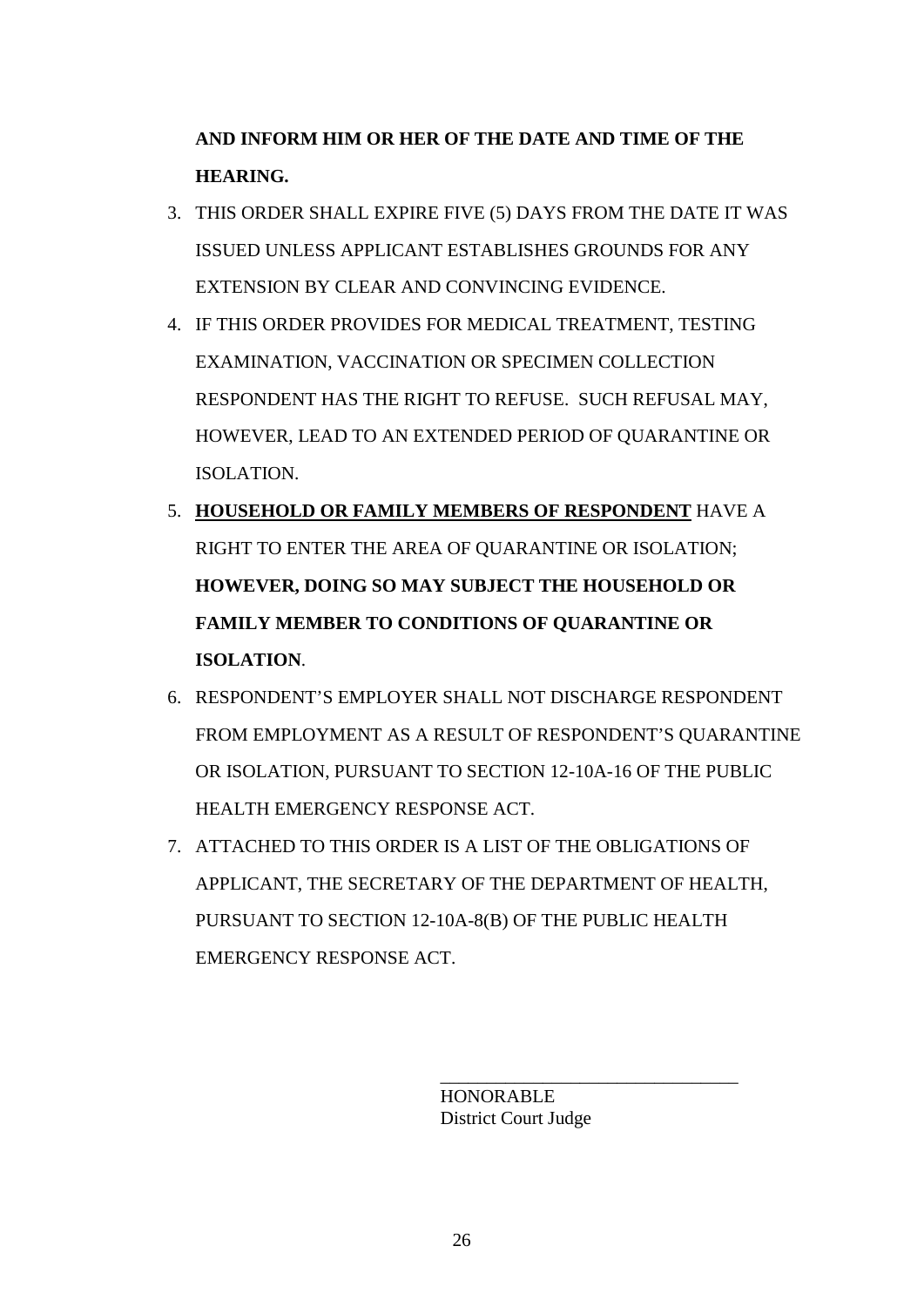#### **ATTACHMENT TO EX PARTE ORDER OF QUARANTINE/ISOLATION**

#### OBLIGATIONS OF APPLICANT, THE SECRETARY OF THE DEPARTMENT OF HEALTH, PURSUANT TO NMSA 12-10A-8:

Applicant must:

- 1. Monitor the status of Respondent regularly to determine whether isolation or quarantine remains necessary.
- 2. Provide Respondent with a reliable means of communication with health officials and emergency health services.
- 3. Address the needs of Respondent in a systematic and orderly manner, including the provision of adequate food, clothing, shelter, sanitation, and to the extent of available resources, appropriate medication and treatment, medical care and mental health care.
- 4. Ensure Respondent has reliable methods of communication with others, including family and household members, legal representatives, advocates and the media.
- 5. Make accommodations for Respondent's religious worship or practice.
- 6. Provide updates to Respondent on the status of the public health emergency, as such updates become available.
- 7. Provide Respondent with forms to document Respondent's consent or objection to the isolation or quarantine.
- 8. If Respondent is quarantined, seek immediate and appropriate isolation of Respondent if their status is reasonably believed to change such that they are believed to be infected with a potentially threatening communicable disease.
- 9. Ensure that isolation or quarantine of Respondent is by the least restrictive means necessary to protect against the spread of a threatening communicable disease or a potentially threatening communicable disease to others, which may include confinement to a private home or other private or public premises.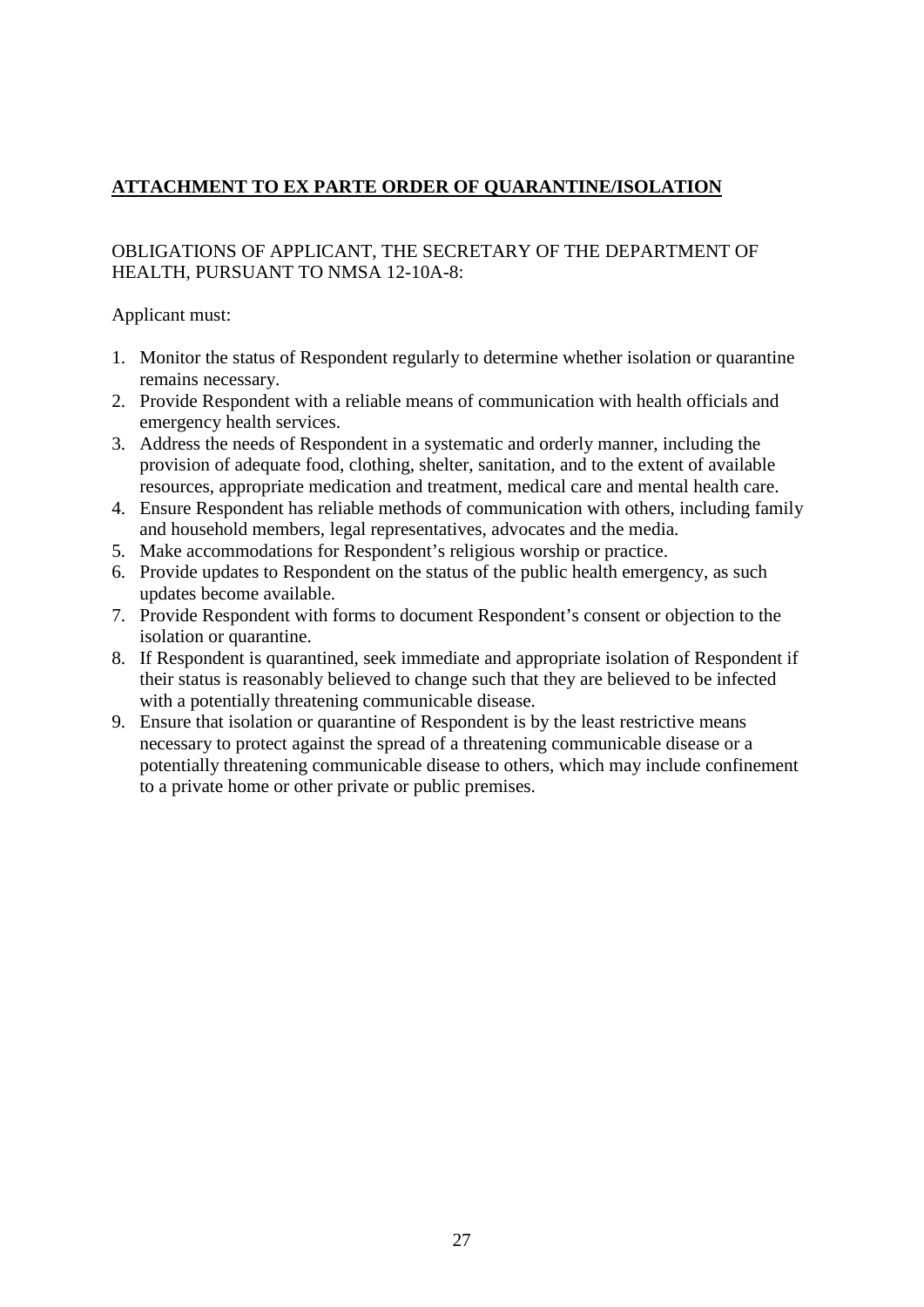#### **B.3 Sample Waiver of Counsel**

**SECOND JUDICIAL DISTRICT COURT COUNTY OF BERNALILLO STATE OF NEW MEXICO**

**KATHYLEEN M. KUNKEL, Cabinet Secretary, New Mexico Department of Health,** 

#### **Applicant,**

#### **v. No. D-202-PH-**

#### **Respondent.**

#### **WAIVER OF COUNSEL**

I understand that I have been isolated or quarantined under a public health order or Court Order under the Public Health Emergency Response Act.

I understand that under the Public Health Emergency Response Act, I have the right to be represented by a lawyer at a court hearing to contest my isolation or quarantine, or to ask for remedies regarding treatment, or to contest the terms and condition of my isolation or quarantine. I understand that if I am unable to afford a lawyer, the Court will appoint a lawyer to represent me free of charge.

After reading and understanding all of the above, I hereby give up the following rights:

- 1. The right to have a lawyer represent me at a court hearing to contest my isolation or quarantine;
- 2. The right to have a lawyer represent me to ask for remedies regarding treatment or to contest the terms and condition of my isolation or quarantine; and
- 3. The right to have a lawyer furnished to me free of charge if I cannot afford one.

**DO NOT SIGN THIS FORM IF YOU WANT AN ATTORNEY. DO NOT SIGN THIS FORM UNLESS YOU HAVE READ IT AND UNDERSTAND IT.** 

#### Respondent

I find that the Respondent knowingly, voluntarily and intelligently with the full awareness of the right to counsel at a court hearing to contest isolation or quarantine, or to ask for remedies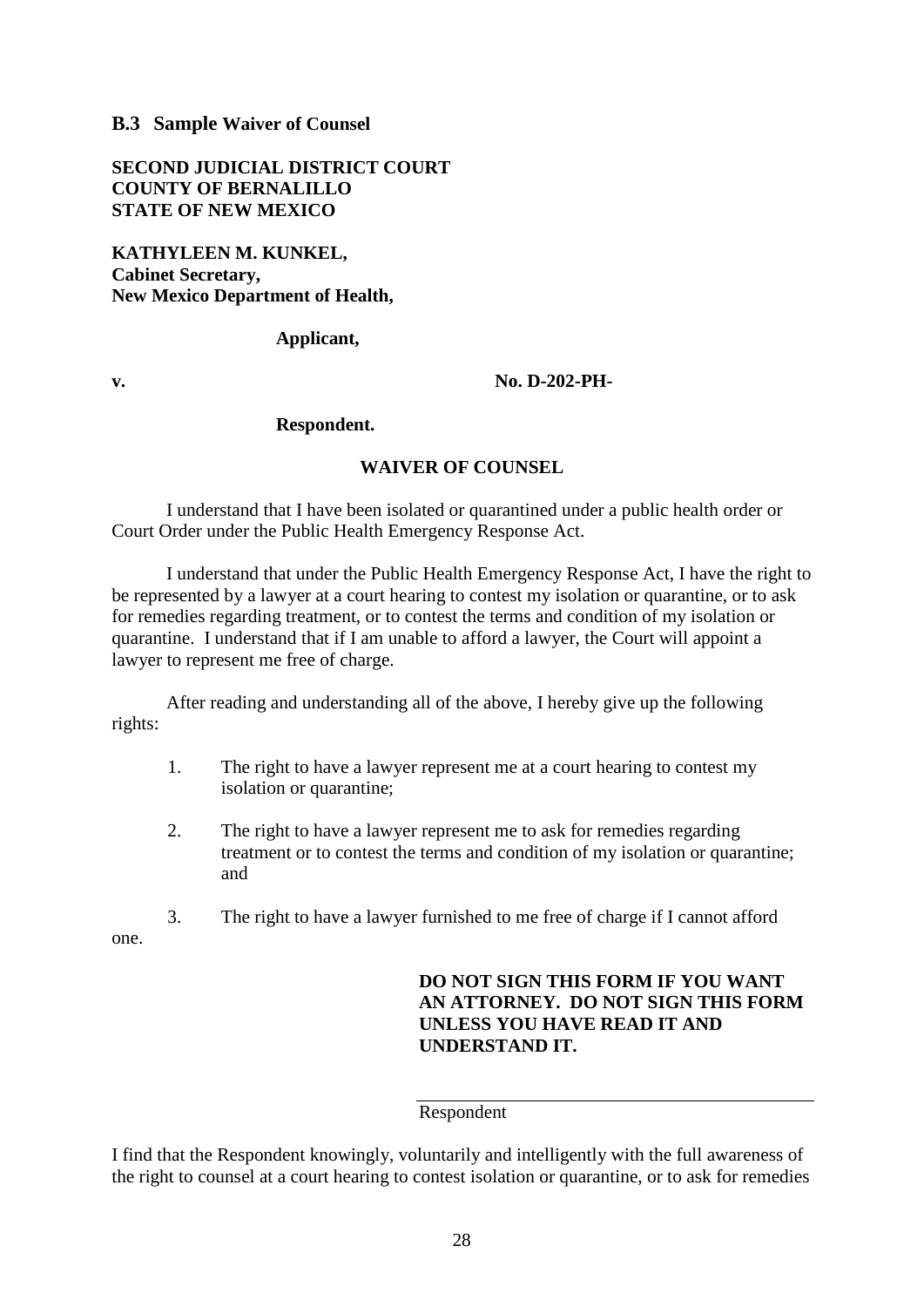regarding treatment or the terms and condition of the isolation or quarantine, has waived the right to counsel.

| Judge |  |
|-------|--|
|       |  |

\_\_\_\_\_\_\_\_\_\_\_\_\_\_\_\_\_\_\_\_\_\_\_\_\_\_\_\_\_\_\_\_\_\_\_\_\_\_\_\_\_\_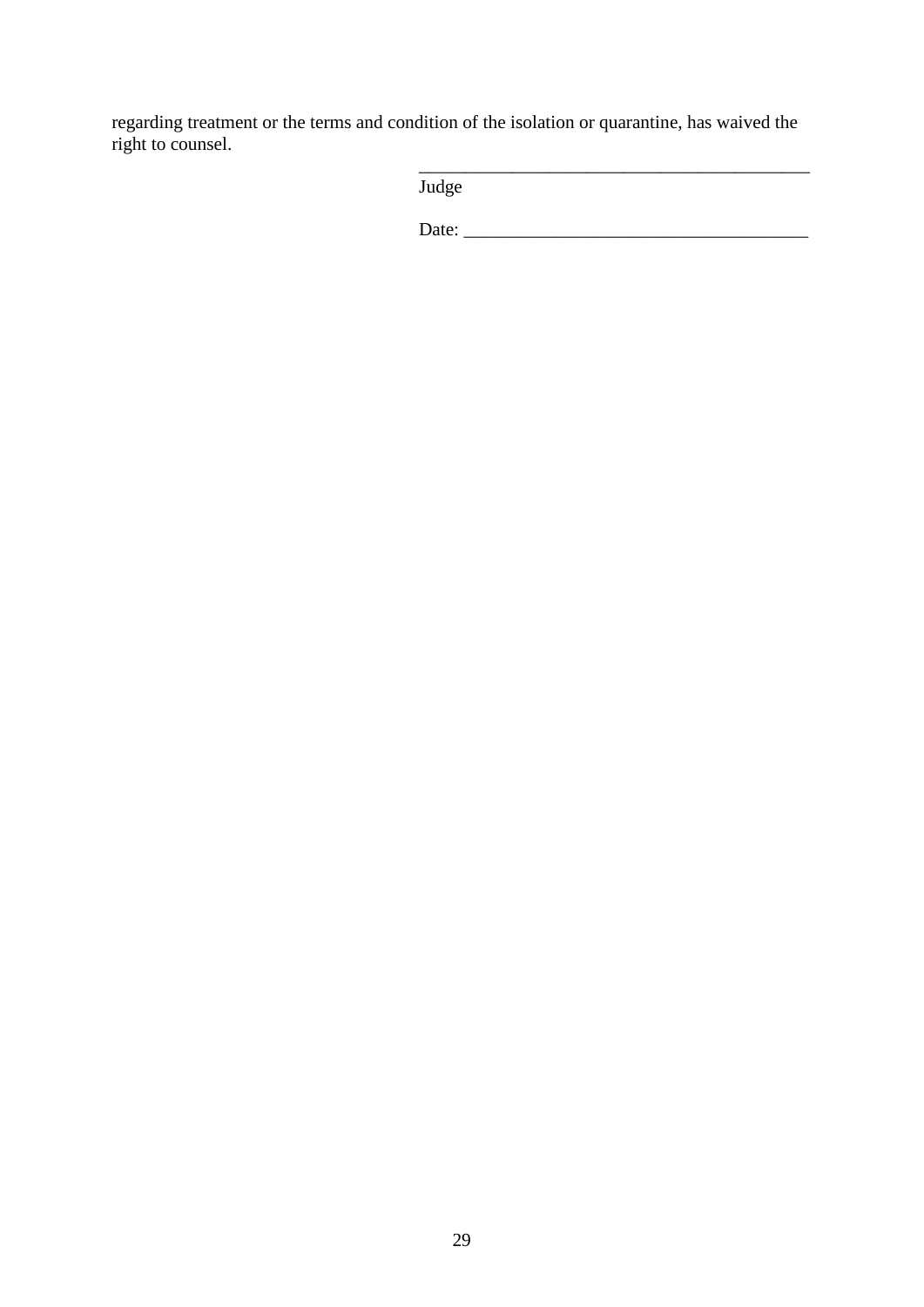#### **B.4 Sample Order Extending and/or Modifying Conditions of Quarantine/Isolation**

**SECOND JUDICIAL DISTRICT COURT COUNTY OF BERNALILLO STATE OF NEW MEXICO**

**KATHYLEEN M. KUNKEL, Cabinet Secretary, State of New Mexico Department of Health,**

**Applicant,**

**v. No. D-202-PH-2020-**

**\_\_\_\_\_\_\_\_\_\_\_\_\_\_\_\_\_\_\_\_\_\_\_\_\_\_\_\_\_\_\_\_\_\_\_\_\_\_ Respondent.**

#### **ORDER EXTENDING AND/OR MODIFYING CONDITIONS OF QUARANTINE/ISOLATION**

**THIS MATTER** having come before the Court on

**[check one]**

**EXECUTE:** Respondent's request for a hearing under Section 12-10A-10(A) of the Public Health

Emergency Response Act (NMSA 1978 12-10A-1 et seq.) ("PHERA");

\_\_\_\_ Applicant's request, pursuant to Section 12-10A-10(B) of PHERA, to extend the

Court's Ex Parte Order of Quarantine/Isolation previously issued in this case on

 $/$   $/2020$ ;

and the Court being otherwise fully advised in the premises;

**FINDS:** A "public health emergency," as defined by Section 12-10A-3(G) of the Public Health Emergency Response Act (NMSA 1978 12-10A-1 et seq.), has been declared by Executive Order on March 11, 2020, thereby invoking the provisions of that Act with respect to isolation and quarantine; and

**FURTHER FINDS**: The Executive Order has determined there exists the occurrence and/or imminent threat of exposure to a highly infectious or toxic agent, namely, the presence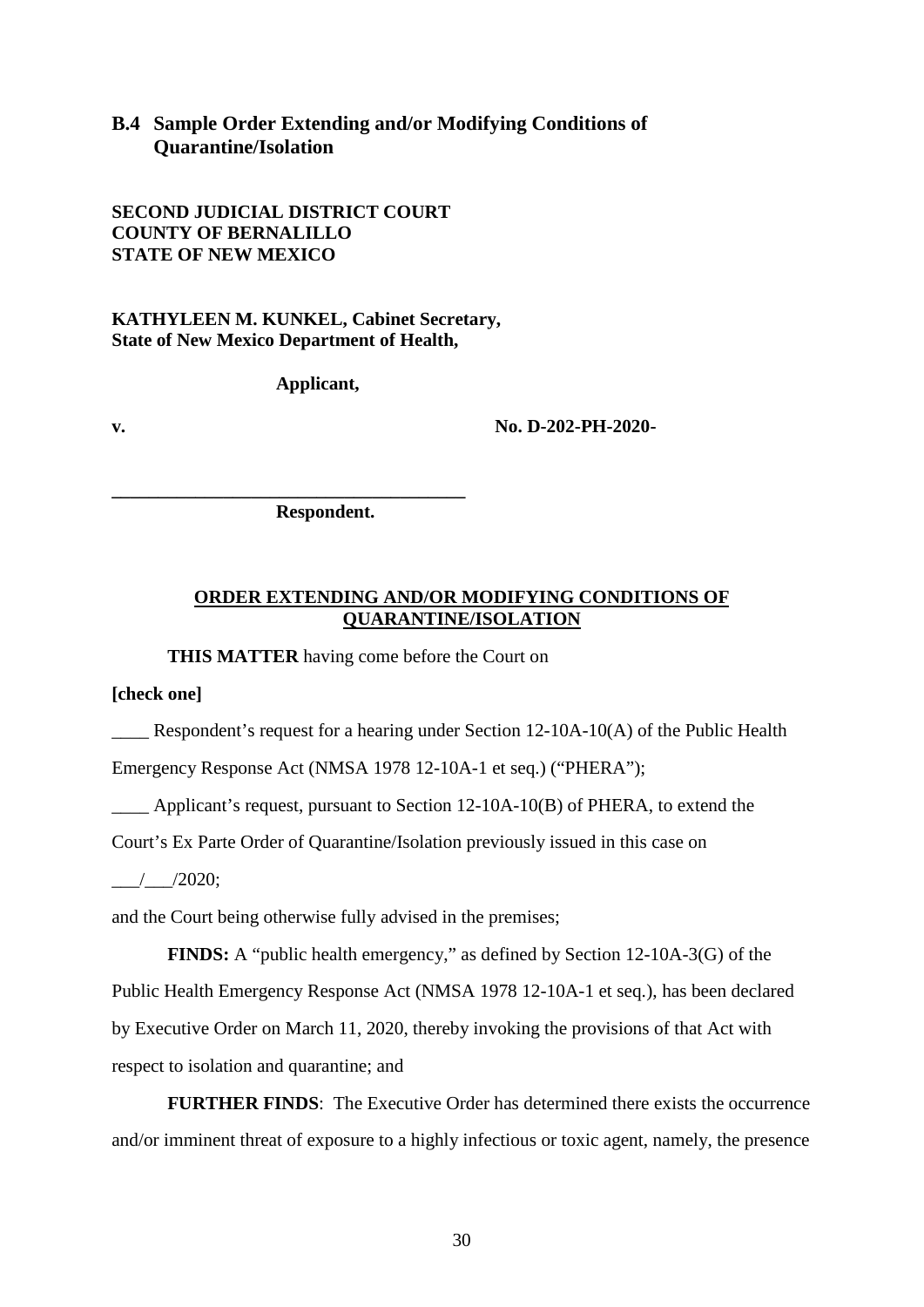of a communicable disease known as COVID-19 which poses a threat of substantial harm to the population of New Mexico;

#### **FURTHER FINDS:**

The Applicant has presented clear and convincing evidence that the continued isolation/quarantine of the Respondent is warranted to respond to the public health emergency, because **[check one]**

**[for isolation]** Respondent is reasonably believed to be infected with COVID-19, a threatening communicable disease, and must be physically separated from non-isolated persons, for possible medical care, and to protect against the transmission of COVID-19**.**

**OR**

**[for quarantine]** Respondent has or may have been exposed to COVID-19, a threatening communicable disease, though Respondent does not currently show signs or symptoms of the disease, and must be physically separated from non-quarantined persons to protect against the transmission of COVID-19**.**

#### **IT IS THEREFORE ORDERED, ADJUDGED AND DECREED** as follows:

The terms of continued isolation/quarantine are as follows:

1. Respondent shall be confined to the premises identified in Paragraph 2 below for \_\_\_\_\_\_\_\_ days from the date of this order. Applicant shall ensure that the conditions of confinement meet the requirements of NMSA 1978 § 12-10A-8, as outlined in the Attachment to this Order.

2. The address of the isolation/quarantine premises shall be

3. Based upon the argument and evidence presented, the Court further modifies its Ex Parte Order of Quarantine/Isolation as follows:

\_\_\_\_\_\_\_\_\_\_\_\_\_\_\_\_\_\_\_\_\_\_\_\_\_\_\_\_\_\_\_\_\_\_\_\_\_\_\_\_\_\_\_\_\_\_\_\_\_\_\_\_\_\_\_\_\_\_\_\_\_\_\_\_\_\_\_\_\_\_

\_\_\_\_\_\_\_\_\_\_\_\_\_\_\_\_\_\_\_\_\_\_\_\_\_\_\_\_\_\_\_\_\_\_\_\_\_\_\_\_\_\_\_\_\_\_\_\_\_\_\_\_\_\_\_\_\_\_\_\_\_\_\_\_\_\_\_\_\_\_

\_\_\_\_\_\_\_\_\_\_\_\_\_\_\_\_\_\_\_\_\_\_\_\_\_\_\_\_\_\_\_\_\_\_\_\_\_\_\_\_\_\_\_\_\_\_\_\_\_\_\_\_\_\_\_\_\_\_\_\_\_\_\_\_\_\_\_\_\_\_.

\_\_\_\_\_\_\_\_\_\_\_\_\_\_\_\_\_\_\_\_\_\_\_\_\_\_\_\_\_\_\_\_\_\_\_\_\_\_\_\_\_\_\_\_\_\_\_\_\_\_\_\_\_\_\_\_\_\_\_\_\_\_\_\_\_\_\_\_\_\_.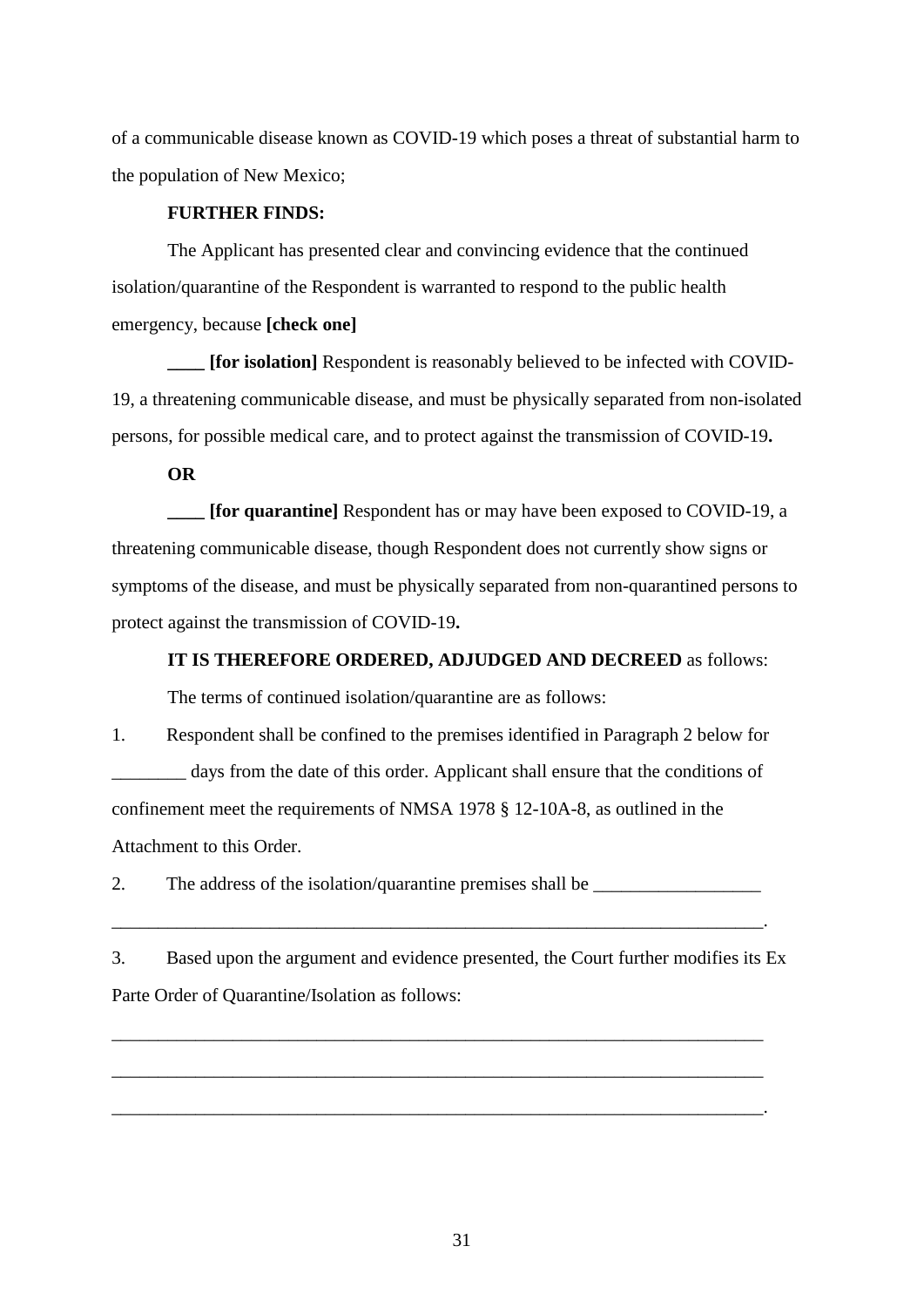4. The parties are directed to cooperate in carrying out the terms and conditions of isolation/quarantine in accordance with this Order and the provisions of the Public Health Emergency Response Act.

6. State and local law enforcement officers are hereby directed to assist in securing Compliance with this Order if requested to do so by agents of the Department of Health. 7.

Respondent's Employer shall not discharge Respondent from employment as a result of Respondent's quarantine or isolation, pursuant to Section 12-10A-16 of the Public Health Emergency Response Act.

8. Notwithstanding anything in this Order, Respondent shall have the right to refuse medical treatment, testing, physical or mental examination, vaccinations, specimen collections and preventative treatment programs. However, such refusal may lead to Respondent's continued isolation or quarantine under the provisions of the Public Health Emergency Response Act.

9. Household or family members of Respondent have a right to enter the area of quarantine/isolation; however, doing so may subject the household or family members to conditions of quarantine or isolation.

10. Attached to this Order is a list of the obligations of the Secretary of the Department of Health, pursuant to Section 12-10A-8(B) of the Public Health Emergency Act.

11. Upon the expiration of this Order, as it may be amended, appointed counsel for the Respondent shall be released from any further obligations with respect to this proceeding.

> HONORABLE District Court Judge

\_\_\_\_\_\_\_\_\_\_\_\_\_\_\_\_\_\_\_\_\_\_\_\_\_\_\_\_\_\_\_\_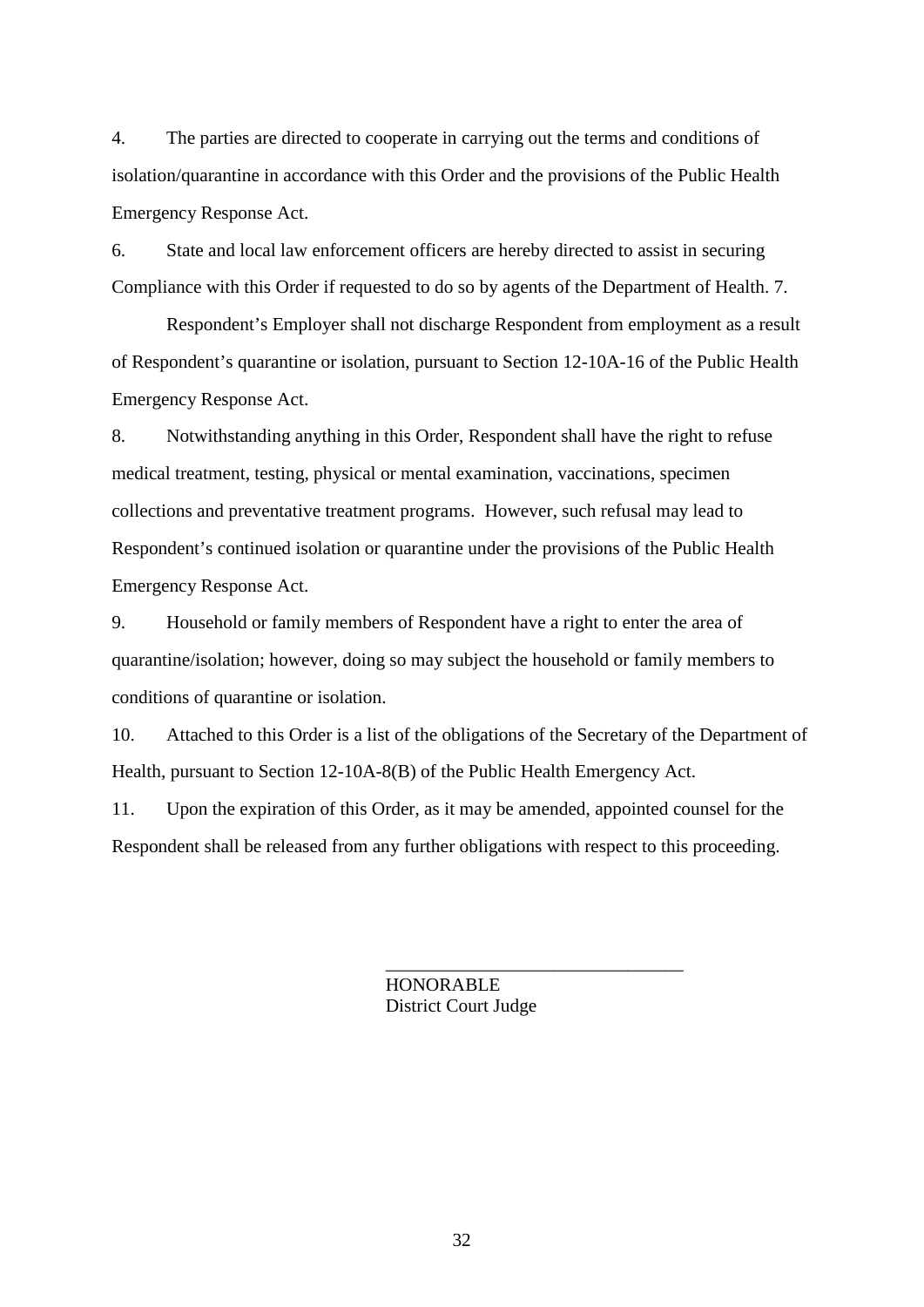#### **ATTACHMENT TO ORDER EXTENDING AND OR MODIFYING CONDITIONS OF QUARANTINE/ISOLATION**

#### OBLIGATIONS OF APPLICANT, THE SECRETARY OF THE DEPARTMENT OF HEALTH, PURSUANT TO NMSA 12-10A-8:

#### Applicant must:

- 1. Monitor the status of Respondent regularly to determine whether isolation or quarantine remains necessary.
- 2. Provide Respondent with a reliable means of communication with health officials and emergency health services.
- 3. Address the needs of Respondent in a systematic and orderly manner, including the provision of adequate food, clothing, shelter, sanitation, and to the extent of available resources, appropriate medication and treatment, medical care and mental health care.
- 4. Ensure Respondent has reliable methods of communication with others, including family and household members, legal representatives, advocates and the media.
- 5. Make accommodations for Respondent's religious worship or practice.
- 6. Provide updates to Respondent on the status of the public health emergency, as such updates become available.
- 7. Provide Respondent with forms to document Respondent's consent or objection to the isolation or quarantine.
- 8. If Respondent is quarantined, seek immediate and appropriate isolation of Respondent if their status is reasonably believed to change such that they are believed to be infected with a potentially threatening communicable disease.
- 9. Ensure that isolation or quarantine of Respondent is by the least restrictive means necessary to protect against the spread of a threatening communicable disease or a potentially threatening communicable disease to others, which may include confinement to a private home or other private or public premises.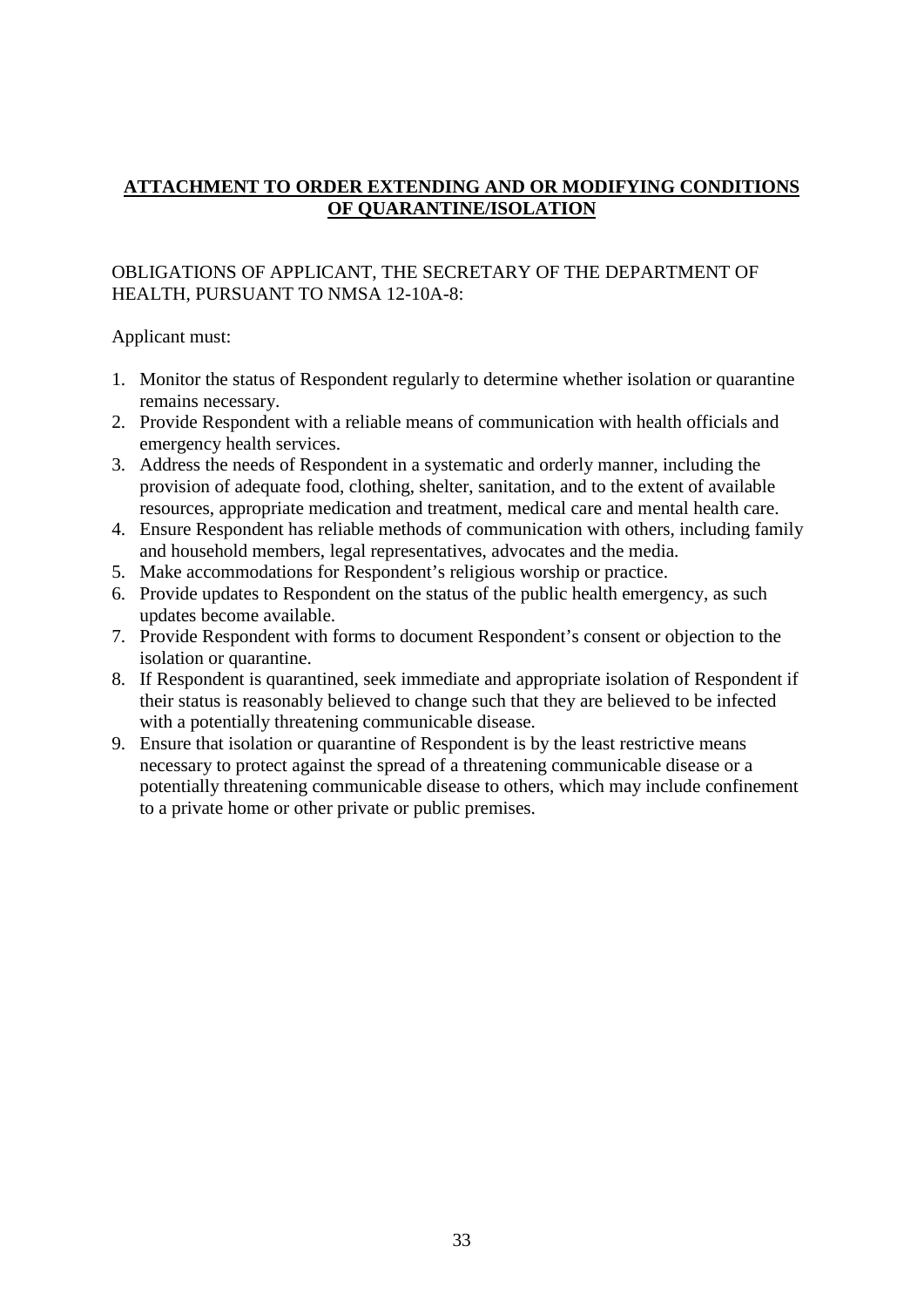#### **B.5 Sample Order Dissolving Quarantine/Isolation**

**SECOND JUDICIAL DISTRICT COURT COUNTY OF BERNALILLO STATE OF NEW MEXICO**

#### **KATHYLEEN M. KUNKEL, Cabinet Secretary, State of New Mexico Department of Health,**

**Applicant,**

**v. No. D-202-PH-2020-**

**Respondent.**

**\_\_\_\_\_\_\_\_\_\_\_\_\_\_\_\_\_\_\_\_\_\_\_\_\_\_\_\_\_\_\_\_\_\_\_\_\_\_**

#### **ORDER DISSOLVING QUARANTINE/ISOLATION**

**THIS MATTER** having come before the Court on

**[check one]**

\_\_\_\_ Respondent's request for a hearing under Section 12-10A-10 of the Public Health Emergency Response Act (NMSA 1978 12-10A-1 et seq.);

\_\_\_\_ Applicant's request to extend the Court's Ex Parte Order of Quarantine/Isolation previously issued in this case;

and the Court being otherwise fully advised in the premises;

**FINDS:** A "public health emergency," as defined by Section 12-10A-3(G) of the Public Health Emergency Response Act (NMSA 1978 12-10A-1 et seq.), has been declared by Executive Order on March 11, 2020, thereby invoking the provisions of that Act with regard to isolation and quarantine; and

**FURTHER FINDS**: The Executive Order has determined there exists the occurrence and/or imminent threat of exposure to a highly infectious or toxic agent, namely the presence of a communicable disease known as COVID-19 which poses a threat of substantial harm to the population of New Mexico; and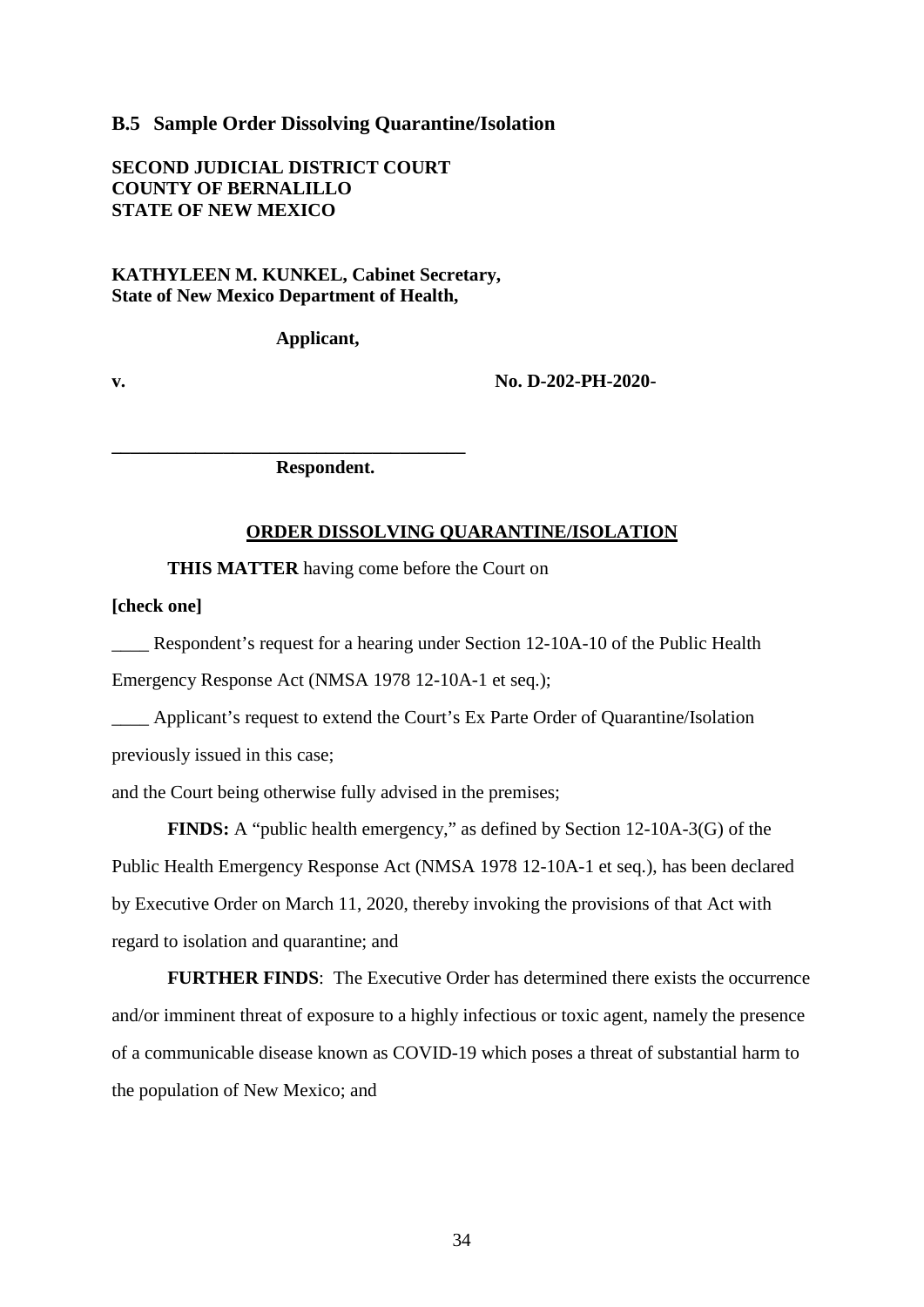**FURTHER FINDS:** The Applicant has not presented clear and convincing evidence that the continued isolation or quarantine of the Respondent is warranted to respond to the public health emergency

#### **IT IS THEREFORE FOUND, ORDERED, ADJUDGED AND DECREED** that

the Court's Ex Parte Order of Quarantine/Isolation previously issued in this case is hereby dissolved, and the Respondent released from all terms of confinement.

Appointed counsel for the Respondent is hereby released from any further obligations with respect to this proceeding.

> HONORABLE District Court Judge

\_\_\_\_\_\_\_\_\_\_\_\_\_\_\_\_\_\_\_\_\_\_\_\_\_\_\_\_\_\_\_\_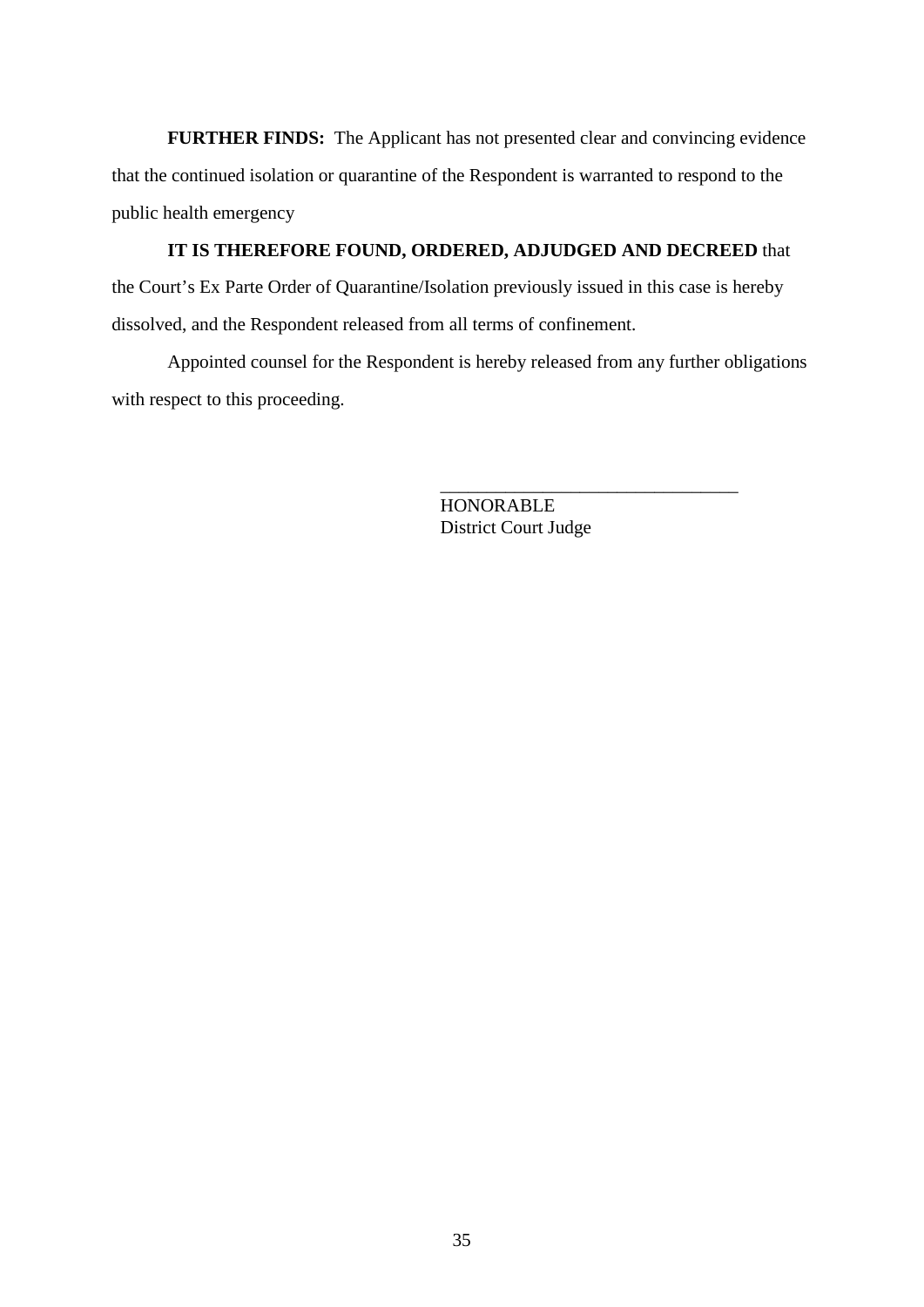#### **C. Online Public Health Legal Resources**

#### **General Public Health Law**

US Department of Health and Human Services/Centers for Disease Control and Prevention (CDC) – Public Health Law Program: <https://www.cdc.gov/phlp/index.html>

The Centers for Law and the Public's Health, a collaboration of Johns Hopkins and Georgetown Universities: <http://www.publichealthlaw.net/>

Louisiana State University Center for Public Health (Prof. Edward P. Richards): <http://biotech.law.lsu.edu/>

#### **Federal Law**

U.S. Constitution: <http://www.law.cornell.edu/constitution/>

U.S. Supreme Court Cases: [https://www.supremecourt.gov/,](https://www.supremecourt.gov/)<https://caselaw.findlaw.com/>

Federal Statutes (US Code): <https://codes.findlaw.com/us/>

Federal Bills Introduced in Congress: <https://www.congress.gov/>

U.S. Senate: <http://www.senate.gov/>

U.S. House of Representatives: <http://www.house.gov/>

Code of Federal Regulations: [https://eC.F.R..gov/](https://ecfr.gov/)

Federal Register: <https://www.federalregister.gov/>

#### **New Mexico Law**

New Mexico Laws, Cases, and Court Rules: <https://nmonesource.com/>

New Mexico Supreme Court: <http://nmsupremecourt.nmcourts.gov/>

New Mexico Court of Appeals: <http://coa.nmcourts.gov/>

New Mexico Legislature: <http://www.nmlegis.gov/>

New Mexico Compilation Commission: <http://www.nmcompcomm.us/>

New Mexico Administrative Code (State Agency Rules): [http://www.srca.nm.gov/nmac](http://www.srca.nm.gov/nmac-home/)[home/](http://www.srca.nm.gov/nmac-home/)

New Mexico Register: <http://www.srca.nm.gov/new-mexico-register/>

New Mexico Governor's Executive Orders: [https://www.governor.state.nm.us/about-the](https://www.governor.state.nm.us/about-the-governor/executive-orders/)[governor/executive-orders/](https://www.governor.state.nm.us/about-the-governor/executive-orders/)